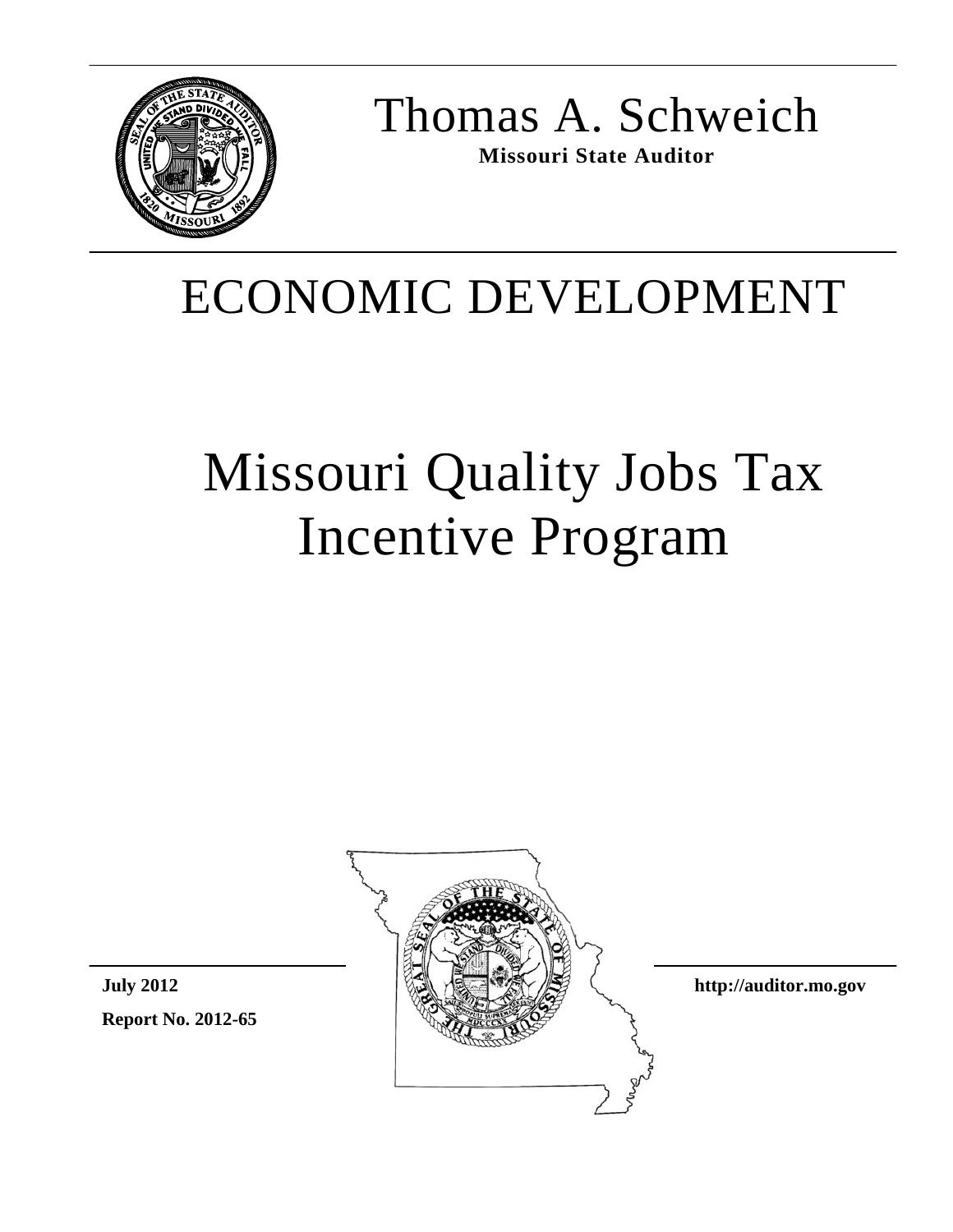# CITIZENS SUMMARY

#### **Findings in the audit of the Missouri Quality Jobs Tax Incentive Program**

| Background                                            | The Missouri Quality Jobs Act of 2005 authorized the creation of the<br>Missouri Quality Jobs (MQJ) Tax Incentive Program, which provides tax<br>incentives to qualified companies for facilitating the creation of new, or<br>retention of existing, jobs in Missouri. The Department of Economic<br>Development (DED) manages the MQJ Tax Incentive Program.                                                                                                                                                                                                                                                                                                                                                                                      |  |  |  |
|-------------------------------------------------------|-----------------------------------------------------------------------------------------------------------------------------------------------------------------------------------------------------------------------------------------------------------------------------------------------------------------------------------------------------------------------------------------------------------------------------------------------------------------------------------------------------------------------------------------------------------------------------------------------------------------------------------------------------------------------------------------------------------------------------------------------------|--|--|--|
|                                                       | The tax incentives authorize qualified companies to retain state income<br>taxes withheld from employees in created or retained jobs and/or receive tax<br>credits. Tax incentives are not awarded until jobs are created or retained. To<br>be eligible for incentives: (1) the jobs must be for full-time positions, (2) the<br>employer must pay at least 50 percent of the health insurance premiums for<br>each employee, and (3) the average wage for the jobs must be at least the<br>average wage for the county (or for the state if county average is higher).<br>The benefit period lasts up to 5 years, and the tax credits are refundable,<br>transferable and sellable.                                                               |  |  |  |
| Program Data                                          | Data used to measure the economic impact of the MQJ program are based<br>on projections which are significantly overstated. Since the inception of the<br>program in 2005, the DED has approved projects anticipated to create a total<br>of 45,646 jobs, however, according to the 2012 MQJ annual report, the<br>DED had reduced the estimated jobs by 18,960 (41 percent). In addition, the<br>projected level of business investment, and tax incentives to be retained<br>have also been overstated.                                                                                                                                                                                                                                           |  |  |  |
|                                                       | Significant weaknesses also exist in the manner in which actual program<br>data is obtained, maintained, verified, and reported to the legislature. Actual<br>program data is not timely and is not verified to ensure accuracy and<br>compliance with program requirements, and therefore, the data presented to<br>the public and the legislature is outdated and not reliable. The DED has not<br>established a timely deadline for businesses to submit the MQJ annual<br>report required by state law. The amount of tax incentives reported to the<br>legislature on the tax credit activity report are understated, and the DED<br>does not ensure key project data entered in the tax credit system is accurate,<br>reliable, and complete. |  |  |  |
|                                                       | As a result of these deficiencies, the overall economic impact of the MQJ<br>program cannot be accurately assessed.                                                                                                                                                                                                                                                                                                                                                                                                                                                                                                                                                                                                                                 |  |  |  |
| Oversight and Verification of<br><b>Business Data</b> | DED oversight of companies receiving MQJ incentives is not adequate.<br>Procedures to verify project eligibility are not adequate and have resulted in<br>noncompliant projects receiving tax incentives. We identified one project<br>where the "new" jobs consisted of jobs which were spin-off jobs from an<br>existing company. The DED did not perform adequate verification of the<br>parent company's employment levels to determine if the project was eligible<br>for benefits prior to the company receiving benefits.                                                                                                                                                                                                                    |  |  |  |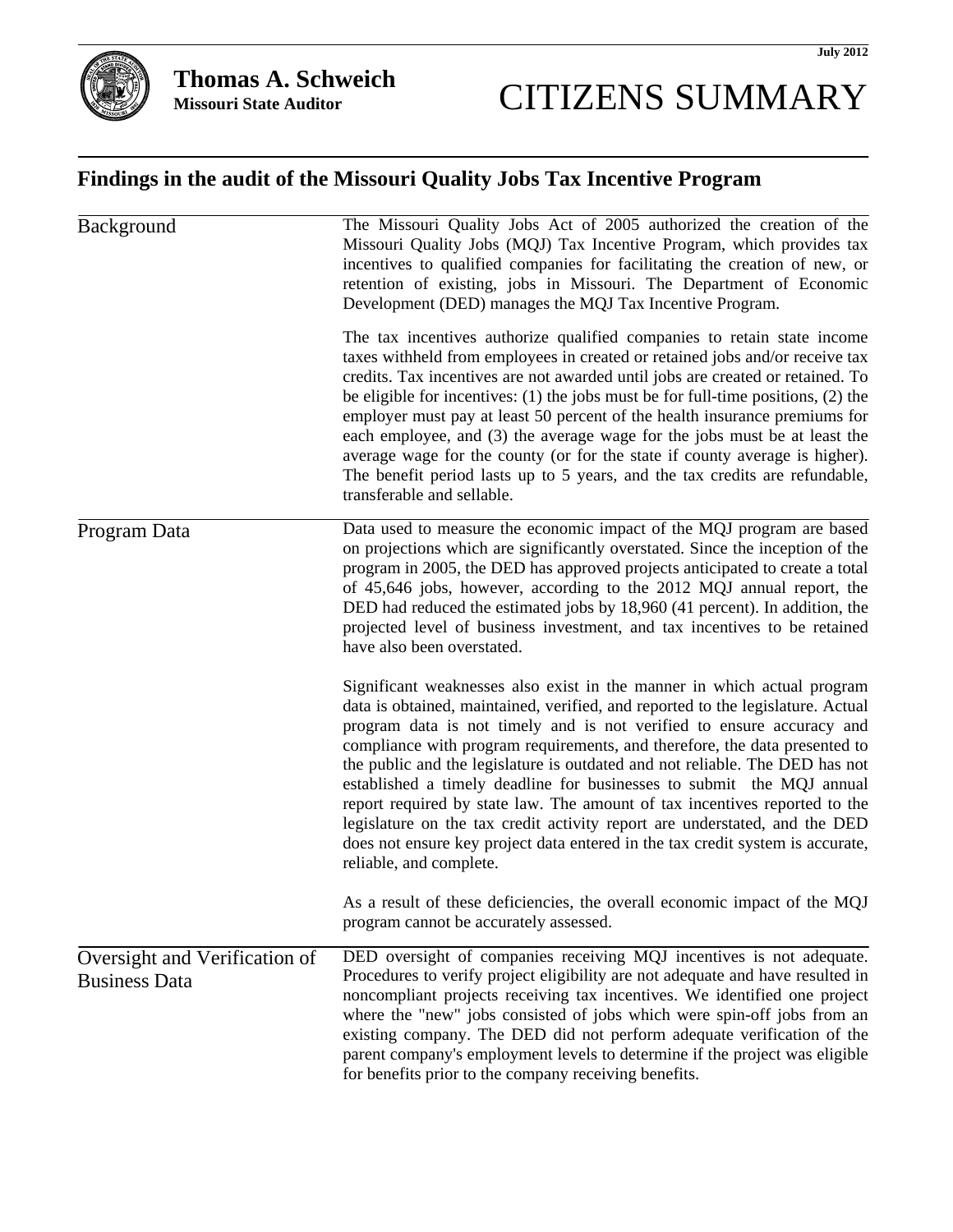We also identified 12 projects which were not in compliance with program reporting requirements. In addition, the DED did not ensure base employment was consistently calculated or properly documented in project files, which makes it difficult to determine how many jobs were created or maintained. For nine of the ten project files reviewed, the DED had limited or no documentation to support details of site visits, and the DED had not established procedures to ensure companies comply with the statutory requirement to pay at least 50 percent of health insurance premiums.

Program Design

The current law dictating how program benefits are calculated and awarded is difficult to administer and monitor. In addition, although state law limits total MQJ tax credits to \$80 million annually, there is no limit on the amount of tax withholdings allowed to be retained on an annual or cumulative basis, and the MQJ program contains no sunset provision.

In the areas audited, the overall performance of this entity was **Poor**.\*

American Recovery and Reinvestment Act (Federal Stimulus)

Not applicable.

**\***The rating(s) cover only audited areas and do not reflect an opinion on the overall operation of the entity. Within that context, the rating scale indicates the following:

| <b>Excellent:</b> | The audit results indicate this entity is very well managed. The report contains no findings. In addition, if<br>applicable, prior recommendations have been implemented.                                                                                                                                                                                                        |
|-------------------|----------------------------------------------------------------------------------------------------------------------------------------------------------------------------------------------------------------------------------------------------------------------------------------------------------------------------------------------------------------------------------|
| Good:             | The audit results indicate this entity is well managed. The report contains few findings, and the entity has indicated<br>most or all recommendations have already been, or will be, implemented. In addition, if applicable, many of the<br>prior recommendations have been implemented.                                                                                        |
| Fair:             | The audit results indicate this entity needs to improve operations in several areas. The report contains several<br>findings, or one or more findings that require management's immediate attention, and/or the entity has indicated<br>several recommendations will not be implemented. In addition, if applicable, several prior recommendations have<br>not been implemented. |
| Poor:             | The audit results indicate this entity needs to significantly improve operations. The report contains numerous<br>findings that require management's immediate attention, and/or the entity has indicated most recommendations will<br>not be implemented. In addition, if applicable, most prior recommendations have not been implemented.                                     |

#### **All reports are available on our website: http://auditor.mo.gov**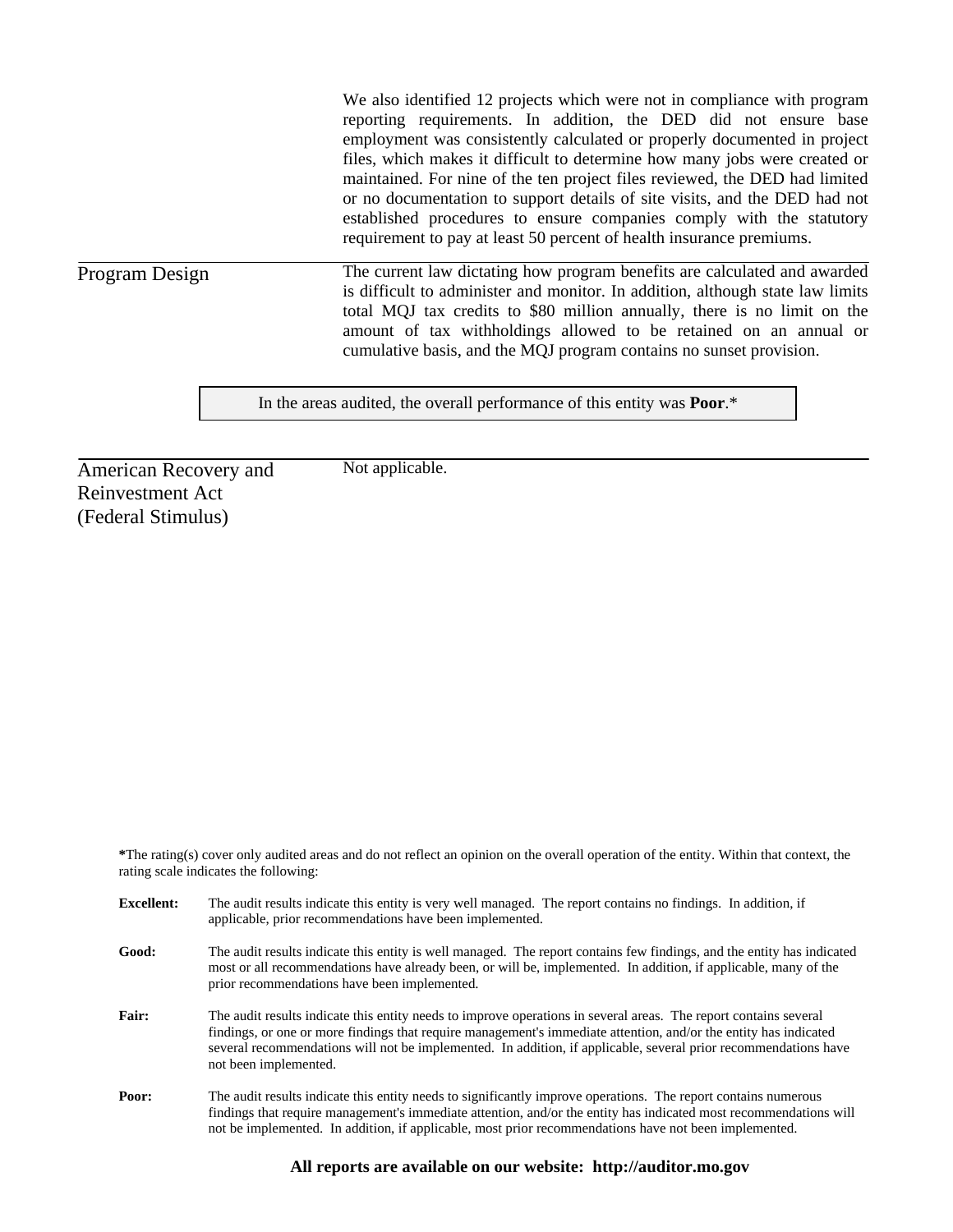### Missouri Quality Jobs Tax Incentive Program Table of Contents

| <b>State Auditor's Report</b>                                      |        | $\overline{2}$ |
|--------------------------------------------------------------------|--------|----------------|
| Introduction                                                       |        |                |
| <b>Management Advisory</b><br>Report - State Auditor's<br>Findings |        |                |
| Appendixes                                                         | A<br>B |                |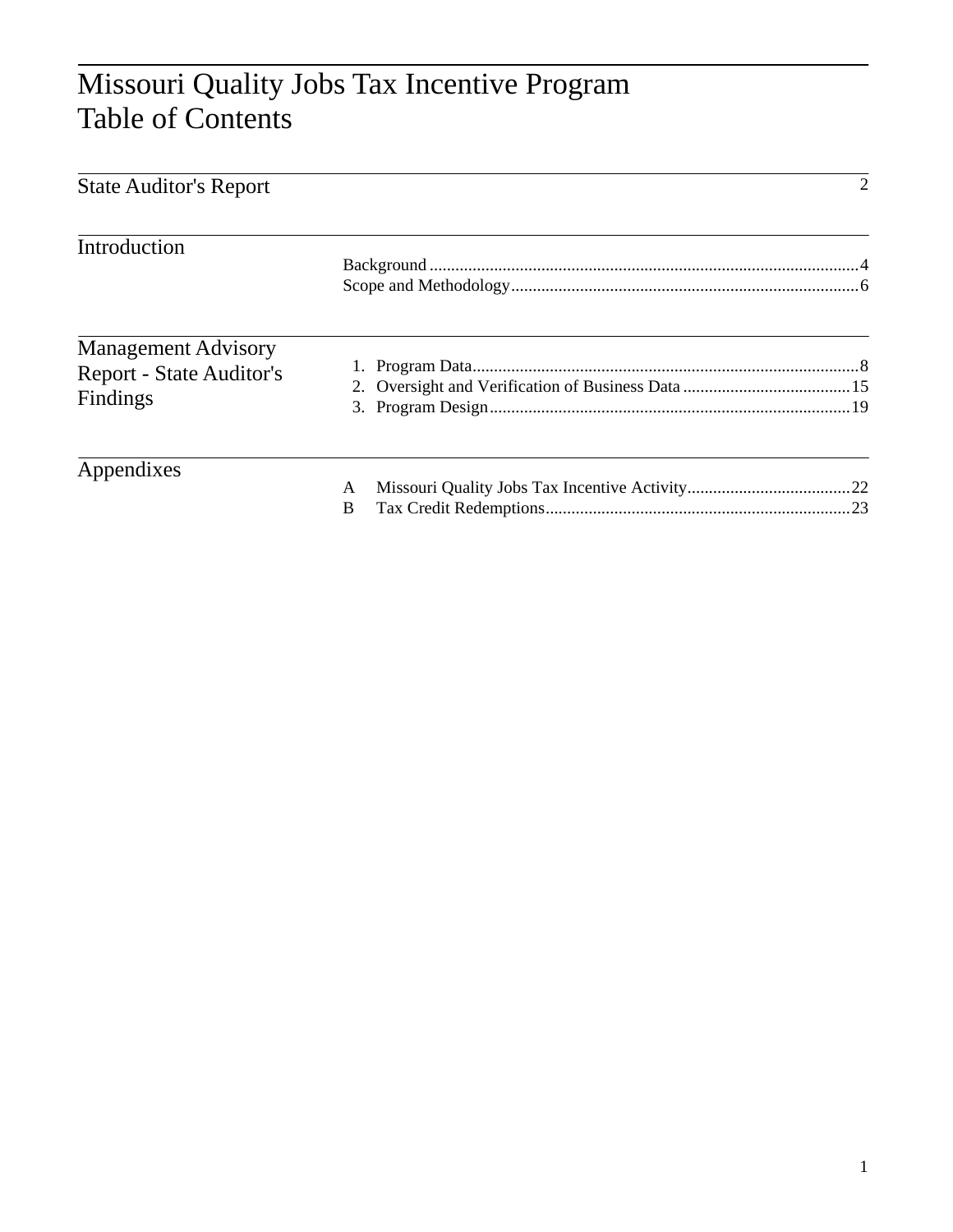

**THOMAS A. SCHWEICH Missouri State Auditor** 

Honorable Jeremiah W. (Jay) Nixon, Governor and Chris Pieper, Acting Director Department of Economic Development Jefferson City, Missouri

We have audited certain operations of the Missouri Quality Jobs Tax Incentive Program in fulfillment of our duties under Chapter 29, RSMo and Section 620.1300, RSMo. The scope of our audit included, but was not limited to, the 3 years ended June 30, 2011. The objectives of our audit were to:

- 1. Analyze the costs and benefits of the program to determine if it is an effective and efficient use of state resources.
- 2. Evaluate the internal controls over significant management and financial functions related to the program.
- 3. Evaluate compliance with certain legal requirements related to the program.
- 4. Evaluate the economy and efficiency of certain management practices and operations.

For the areas audited, we (1) determined that due to weaknesses in program data, program effectiveness and efficiency could not be determined, (2) identified deficiencies in internal controls, (3) identified noncompliance with legal provisions, and (4) identified the need for improvement in management practices and procedures.

Except for the matter discussed in the last paragraph of the Scope and Methodology Section, we conducted our audit in accordance with the standards applicable to performance audits contained in *Government Auditing Standards*, issued by the Comptroller General of the United States. Those standards require that we plan and perform our audit to obtain sufficient, appropriate evidence to provide a reasonable basis for our findings and conclusions based on our audit objectives. We believe that the evidence obtained provides such a basis.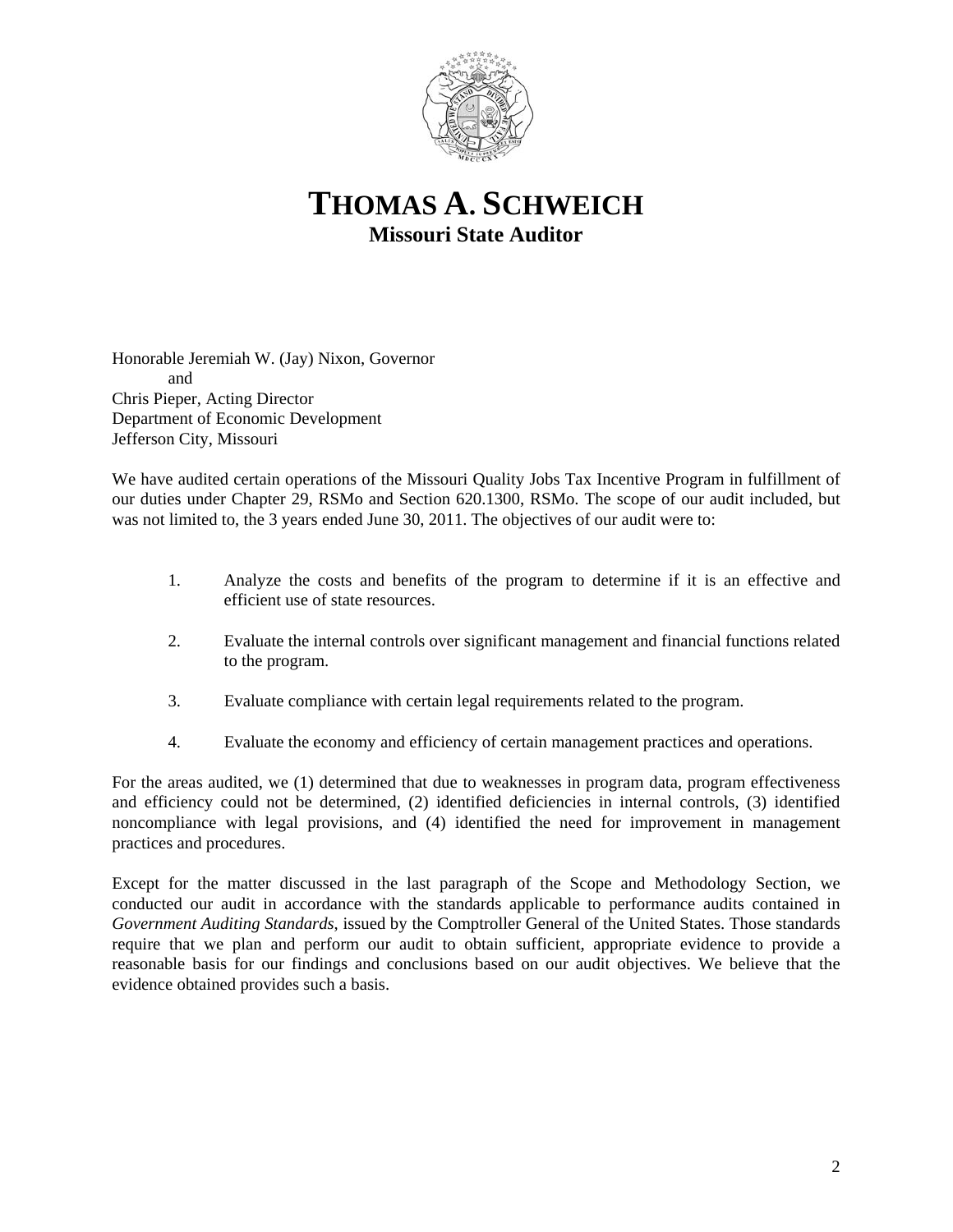The accompanying Management Advisory Report presents our findings arising from our audit of the Missouri Quality Jobs Tax Incentive Program.

Thomas A Schwell

 Thomas A. Schweich State Auditor

The following auditors participated in the preparation of this report:

Deputy State Auditor: Harry J. Otto, CPA

Director of Audits: John Luetkemeyer, CPA Audit Manager: Robert Showers, CPA, CGAP In-Charge Auditor: Amanda Locke, M.Acct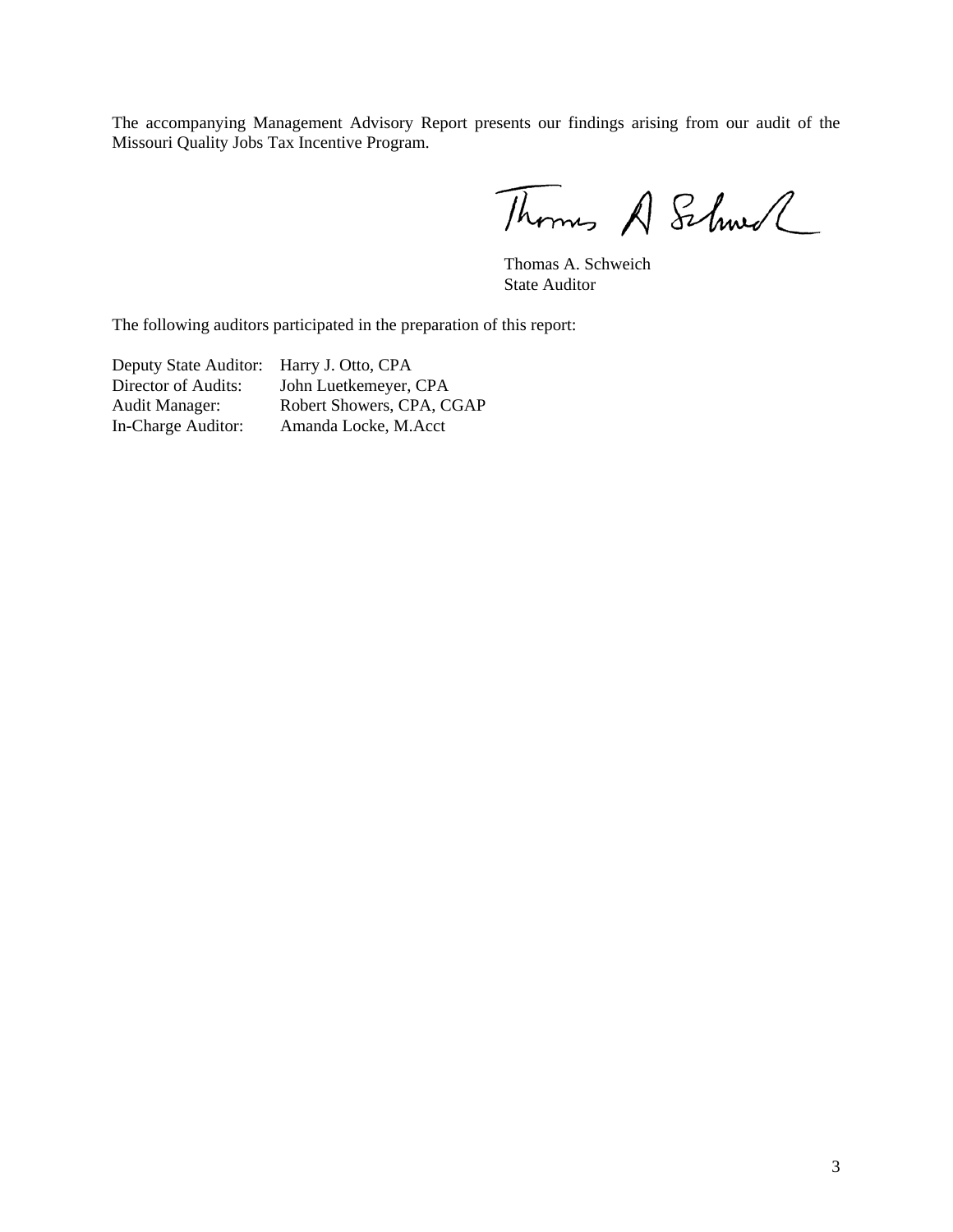l

| <b>Background</b> | The Missouri Quality Jobs Act was established in 2005 as a tax incentive<br>program under Sections 620.1875 to 620.1890, RSMo. The authorizing<br>statutes do not explicitly state the purpose of the Missouri Quality Jobs<br>(MQJ) Tax Incentive Program; however, the program provides tax<br>incentives to qualified companies for facilitating the creation of new or<br>retention of existing jobs in Missouri. The Department of Economic<br>Development (DED) manages this tax incentive program.                                                                                                                                                                                                                                                                                                                                                                                                                                                                                                                                                                                                                                             |
|-------------------|-------------------------------------------------------------------------------------------------------------------------------------------------------------------------------------------------------------------------------------------------------------------------------------------------------------------------------------------------------------------------------------------------------------------------------------------------------------------------------------------------------------------------------------------------------------------------------------------------------------------------------------------------------------------------------------------------------------------------------------------------------------------------------------------------------------------------------------------------------------------------------------------------------------------------------------------------------------------------------------------------------------------------------------------------------------------------------------------------------------------------------------------------------|
|                   | The MQJ program provides tax incentives to qualified business after jobs<br>are created or retained. To be eligible for incentives, the following criteria<br>must be met: (1) the jobs created or retained must be for employees in full-<br>time positions; (2) the employer must pay at least fifty percent of the health<br>insurance premiums for each employee; and (3) the average wage for the<br>jobs created or retained must be at least the county average wage (or the<br>state average wage if the county is higher). Qualified companies who have<br>met program requirements are eligible to retain state income taxes withheld <sup>1</sup><br>from employees in newly created or retained positions and/or receive tax<br>credits. <sup>2</sup> The benefit period for a project to receive tax incentives is up to 5<br>years, and begins after the project meets the minimum program<br>requirements. The tax credits are refundable, transferable, and sellable.<br>Minimum eligibility requirements must be met within 2 years of the<br>application approval date or the authorization expires and the company may<br>reapply. |
|                   | The MQJ program includes provisions for five project types, with each                                                                                                                                                                                                                                                                                                                                                                                                                                                                                                                                                                                                                                                                                                                                                                                                                                                                                                                                                                                                                                                                                 |

project type having its own minimum requirements and tax incentive award criteria. The project type, minimum number of required jobs, and specific tax incentives allowed by project type are presented in the following table:

 $<sup>1</sup>$  Withholdings are the state income taxes that an employer deducts and withholds from</sup> employees' wages every pay period.<br> $2^{2}$  Tax credits can be used to offset state taxes due or receive tax refunds if the amount of the

tax credits exceeds the amount of taxes due.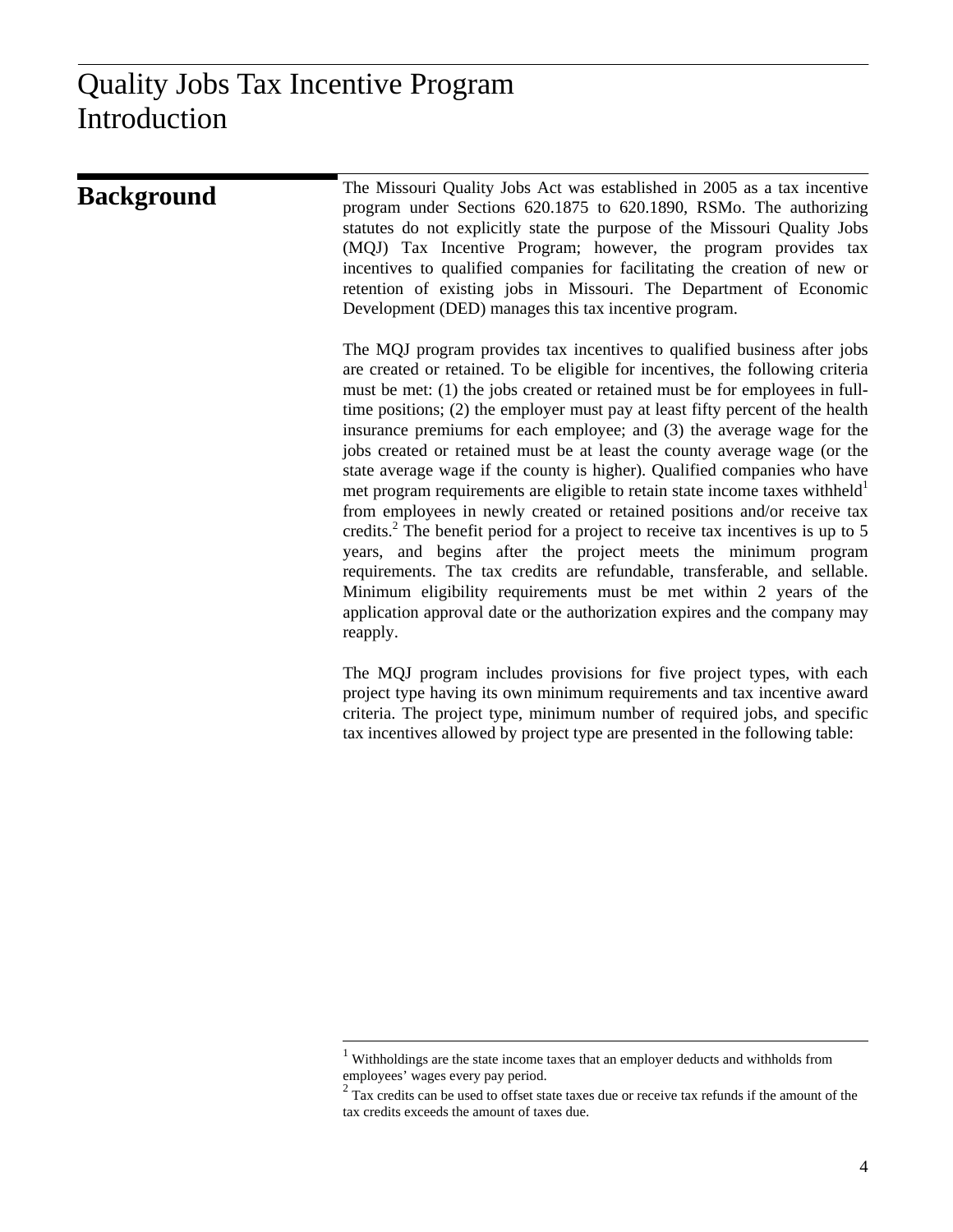

| <b>Project Type</b>                                                                        | <b>Minimum Number of Required Jobs</b>                                                                                                                                                                                                                                            | <b>Tax Incentive Allowed</b>                                                                                                               |
|--------------------------------------------------------------------------------------------|-----------------------------------------------------------------------------------------------------------------------------------------------------------------------------------------------------------------------------------------------------------------------------------|--------------------------------------------------------------------------------------------------------------------------------------------|
| Small and expanding<br>companies                                                           | 20 jobs in rural areas or 40 jobs in<br>non-rural areas                                                                                                                                                                                                                           | Withholdings only                                                                                                                          |
| Technology                                                                                 | $10$ jobs                                                                                                                                                                                                                                                                         | Withholdings, with refundable tax<br>credits allowed in the event the<br>withholding tax is not sufficient                                 |
| <b>High Impact</b>                                                                         | $100$ jobs                                                                                                                                                                                                                                                                        | Withholdings, with refundable tax<br>credits allowed in the event the<br>withholding tax is not sufficient                                 |
| Job Retention <sup>1</sup>                                                                 | Retention of full-time employees<br>that existed in the taxable year<br>immediately preceding the year in<br>which application for the program is<br>made. The employer's site must<br>have maintained at least 1,000<br>employees in the 24 months<br>preceding the application. | Tax credits only<br>(up to \$1 million annually for each<br>project, with maximum issuance<br>for all projects of \$3 million<br>annually) |
| Small business job retention<br>and flood survivor relief<br>(Flood Survivor) <sup>2</sup> | Retention of at least the level of<br>full-time, year-round employees<br>that existed in the taxable year<br>immediately preceding the year in<br>which application for the program is<br>made.                                                                                   | Tax credits only (with maximum<br>issuance for all projects of<br>\$500,000 annually)                                                      |

<sup>1</sup> No tax credits shall be issued for job retention projects approved after August 30, 2013. Only one job retention project has been approved since program inception. As a result, our review focused on job creation projects. 2

 $<sup>2</sup>$  No tax credits shall be issued for small business job retention and flood survivor relief projects approved after August 30, 2010.</sup>

The minimum requirements and project eligibility have been modified since the Missouri Quality Jobs Act was established. The above table reflects statutory requirements as of March 2012. Due to the statutory changes, the DED uses the statute in effect when the application is received from the company to determine program eligibility requirements.

To become authorized to participate in the MQJ program, a business must submit a Notice of Intent (NOI) Application to the DED. By statute, the DED must review and approve the project within 30 days of the NOI. Once the eligibility requirements have been met and the jobs have been created, the business must submit an Application to Retain Withholdings to be allowed to retain withholdings. The DED will review the application and, if Eligibility authorization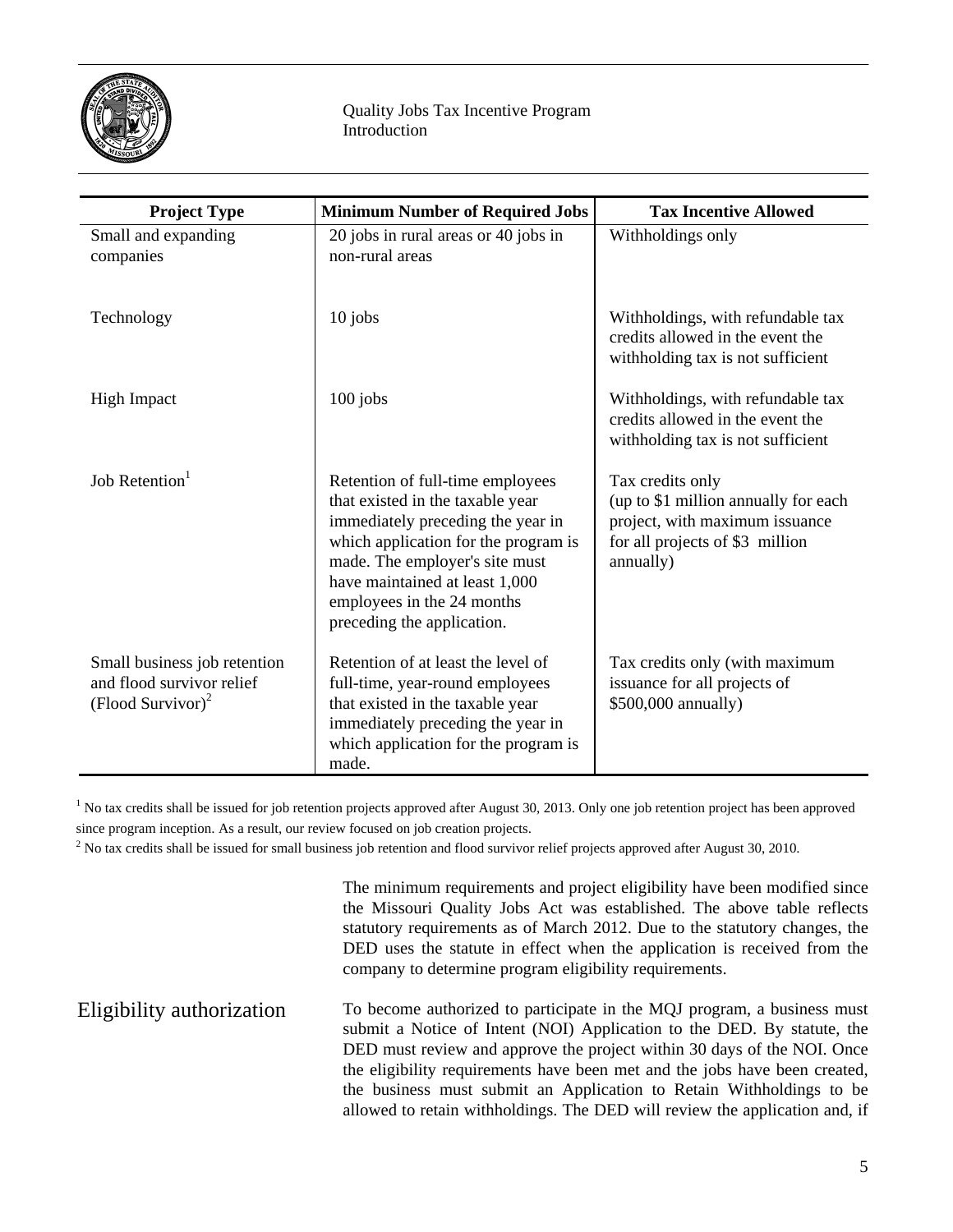

Quality Jobs Tax Incentive Program Introduction

requirements are met, authorize the business to begin retaining withholdings.

The DED provides the General Assembly and the public key program information for the MQJ program through both the tax credit activity report and the MQJ annual report. Reporting

> Agencies administering tax credit programs are required under Section 33.282, RSMo, to submit the estimated amount of tax credit activity for the next fiscal year to the State Budget Director for submission to the Chairmen of the Senate Appropriations and House Budget Committees. In addition to the estimates of tax credit activity, the agencies must also include a cost benefit analysis of the program for the preceding fiscal year. The annual estimates and cost benefit analyses are submitted on forms called tax credit activity reports. State law requires the tax credit activity report be submitted to the State Budget Director by October of each year and to the Chairmen of the Senate Appropriation and House Budget Committees by January 1st of each year.

> The DED is also required by Section 620.1890, RSMo, to submit an annual report of the MQJ program to the General Assembly by March 1st of each year. This report is required to include the names of participating companies, location of such companies, the annual amount of benefits provided, the estimated net state fiscal impact (direct and indirect new state taxes derived from the project), the number of new jobs created or jobs retained, the average wages of each project, and the types of qualified companies using the program.

> In addition, Section 135.805, RSMo, requires companies receiving tax credits to submit an annual report to the DED. This report is required to include the actual number of jobs created as a result of the tax credits for each month of the preceding 12-month period, the business size, the address of the business headquarters, all addresses of the business offices, the number of employees at the time of the annual update, the estimate of the number of employees projected to increase as a result of the completion of the project, and the estimated or actual project cost. The DED makes this information available to the public, as required by section 135.805, RSMo.

**Scope and Methodology**  To gain an understanding of the MQJ program, we interviewed DED officials involved in the application and approval process as well as staff involved in monitoring MQJ projects, and officials at the Department of Revenue (DOR).

We obtained a data file of projects involved in the program since project inception (calendar year 2005) from the Customer Management System (CMS) as of March 2011. We later obtained a similar data file in February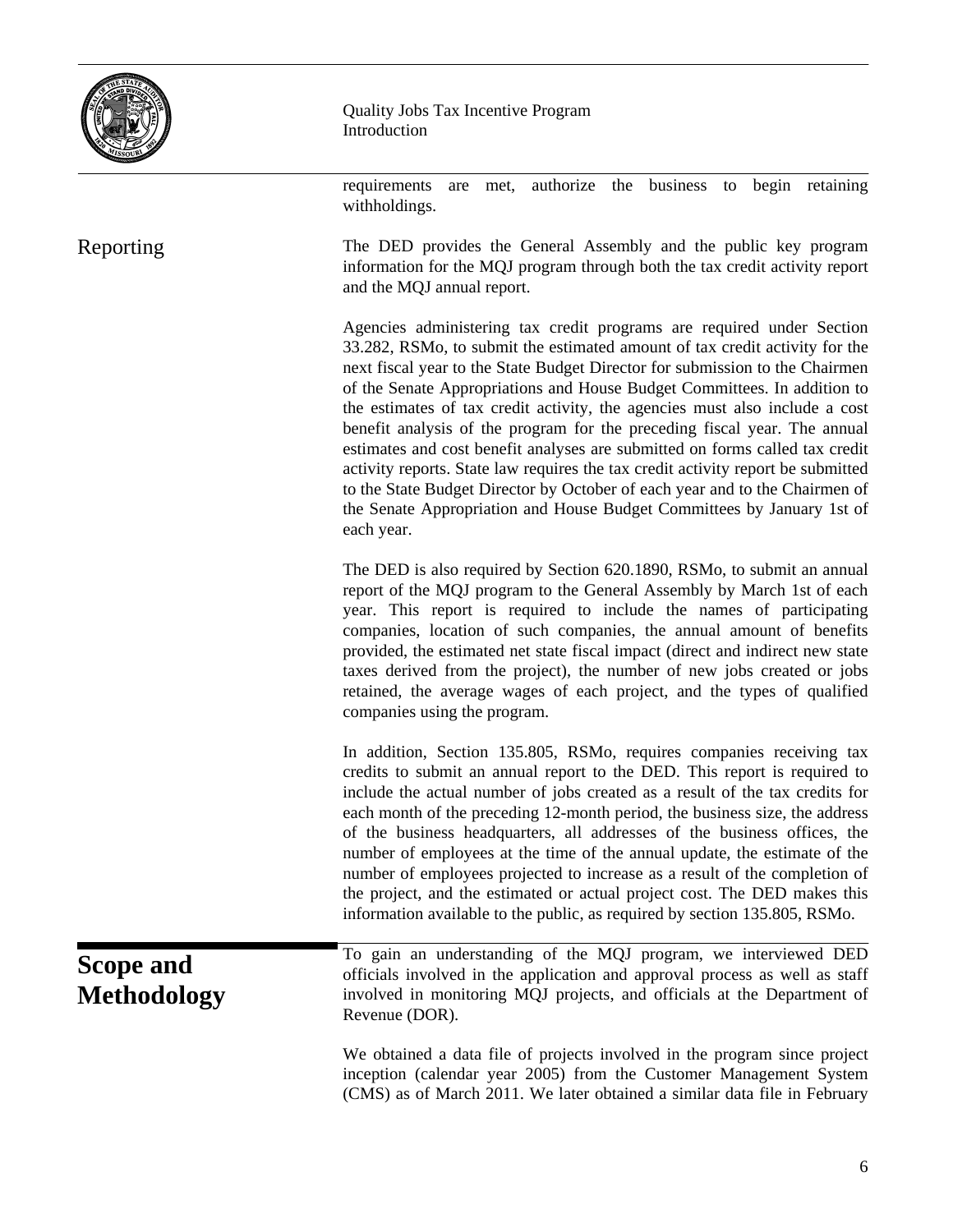

Quality Jobs Tax Incentive Program Introduction

2012. We analyzed the data files to determine the total tax incentives authorized, issued, redeemed, and retained. The March 2011 file was scanned for unusual transactions or possible noncompliance with program requirements. We compared project totals from the data file to those reported per the MQJ Annual Report to the General Assembly and the tax credit activity report.

We reviewed the project files for ten projects that had received tax incentives. As part of this review, we interviewed staff of the DED, reviewed documentation submitted by the companies, and determined if required procedures were followed. In addition, we reviewed one authorized project that had not been issued tax incentives and contacted an official from another project who had chosen to create the jobs in another state.

To understand how the economic impact of the MQJ program is calculated, we met with representatives of the DED responsible for generating the economic impact estimates. We also interviewed DED staff regarding assumptions provided by the companies to calculate the economic impact of the tax incentives.

We obtained aggregate totals of annual tax credit redemptions from the DOR. However, we were not provided detailed tax credit redemption information because the Director of the DOR denied us access due to the department's interpretation of the Missouri Supreme Court decision in the case of Director of Revenue v. State Auditor 511 S.W.2d 779 (Mo. 1974). This external impairment limited our ability to conduct work and therefore, we could not verify the completeness and accuracy of annual redemption totals.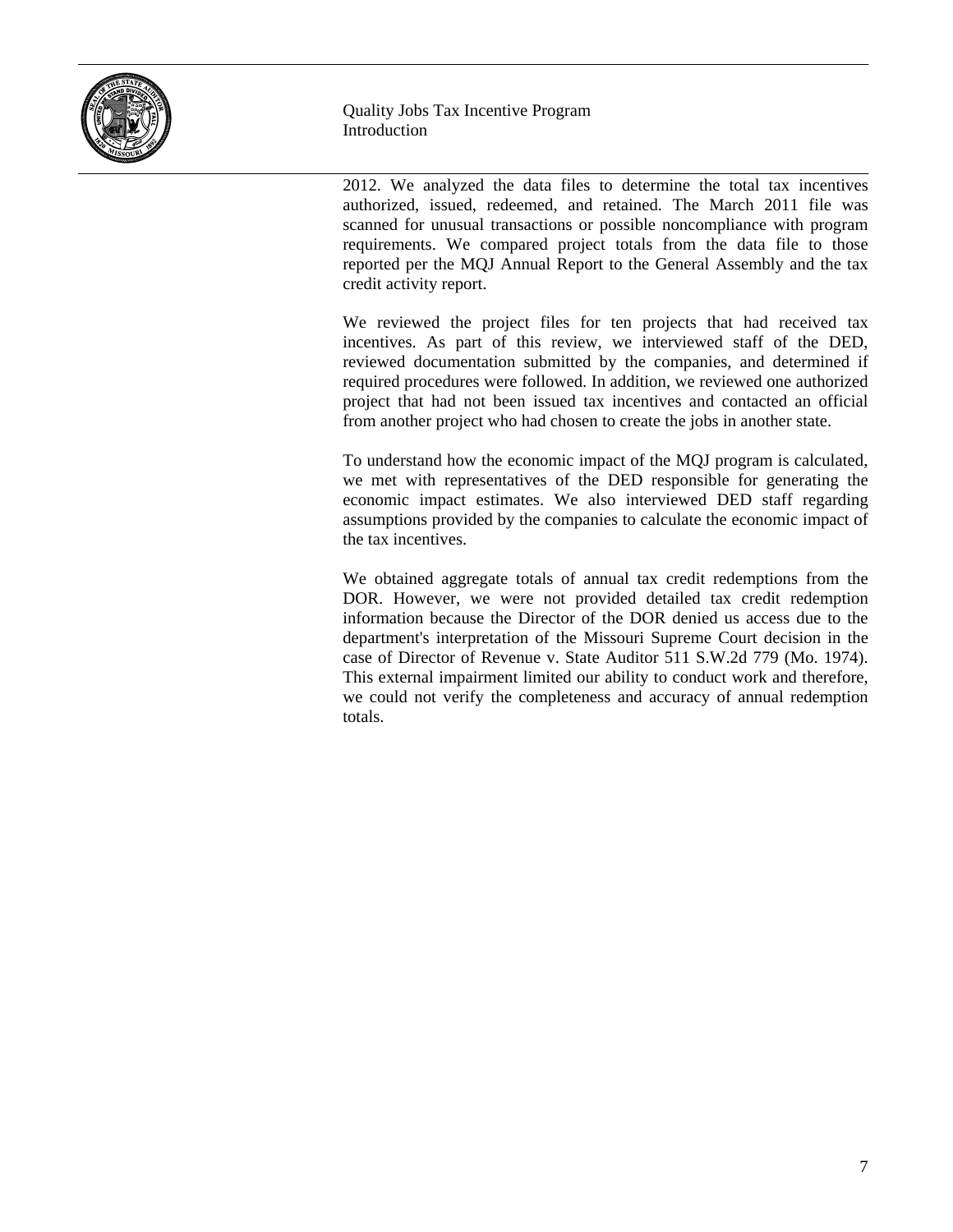#### $U<sub>L</sub>$  Donort Management Advisory Report Quality Jobs Tax Incentive Program State Auditor's Findings

| 1. Program Data                     | Data used to project the economic impact of the Missouri Quality Jobs<br>(MQJ) program are significantly overstated. Significant weaknesses also<br>exist in the manner in which actual program data is obtained, maintained,<br>verified, and reported to the legislature. Actual program data is not timely<br>and is not verified to ensure accuracy and compliance with program<br>requirements, and therefore, the data presented to the public and the<br>legislature is outdated and not reliable. As a result of these deficiencies, the<br>overall economic impact of the MQJ program cannot be accurately assessed.                                                                                                                                                                                                                                                                                                    |
|-------------------------------------|----------------------------------------------------------------------------------------------------------------------------------------------------------------------------------------------------------------------------------------------------------------------------------------------------------------------------------------------------------------------------------------------------------------------------------------------------------------------------------------------------------------------------------------------------------------------------------------------------------------------------------------------------------------------------------------------------------------------------------------------------------------------------------------------------------------------------------------------------------------------------------------------------------------------------------|
| 1.1 Program activity<br>projections | Program activity projections reported to the General Assembly regarding the<br>economic impact of the program appear significantly overstated. Our review<br>of program activity projections identified the following issues:                                                                                                                                                                                                                                                                                                                                                                                                                                                                                                                                                                                                                                                                                                    |
| Number of jobs                      | The number of jobs expected to be created as reported by companies have<br>been overstated. From the inception of the program in 2005 through<br>December 2011, the DED has approved projects anticipated to create a total<br>of 45,646 jobs by the end of the projects' benefit periods. However,<br>approximately 40 percent of approved projects failed to meet minimum<br>number of job created or retained requirements resulting in the expiration of<br>the projects. As a result, the DED has reduced the estimated jobs to be<br>created by 18,960 jobs to 26,686 jobs by the end of the projects' benefit<br>periods, according to the 2012 MQJ annual report; a reduction of 41<br>percent. As of December 31, 2011, a total of 7,176 jobs have been created<br>according to DED data. The number of jobs expected to be created is a key<br>element when calculating the estimated economic benefit of the program. |
| Level of investment                 | The projected amount companies will invest as a result of the program<br>appears significantly overstated in the MQJ annual report. Based on project<br>applications approved through 2011, a total of \$4.93 billion is projected to<br>be invested in facilities and equipment by the end of the projects' benefit<br>period, according to the 2012 MQJ annual report. However, based on<br>information from the Customer Management System (CMS), companies<br>have reported actual investments of approximately \$1.1 billion as of<br>February, 2012, or 22.3 percent of the projected amount. The investment<br>amounts in the CMS are self-reported from the participating companies and<br>are not verified. In some cases no investment amount is reported by the<br>company even though an estimated amount of investment was included in<br>the company's initial application.                                        |
| Tax incentives                      | The total projected amount of tax incentives may be significantly overstated<br>in the MQJ annual report. The projected amount of tax incentives through<br>2018 for projects approved as of December 31, 2011, was \$501 million.<br>However, according to the 2012 MQJ annual report, cumulative tax<br>incentives expected on all projects receiving benefits in 2011 over the next 5<br>years (through 2016) are expected to be \$149 million.                                                                                                                                                                                                                                                                                                                                                                                                                                                                               |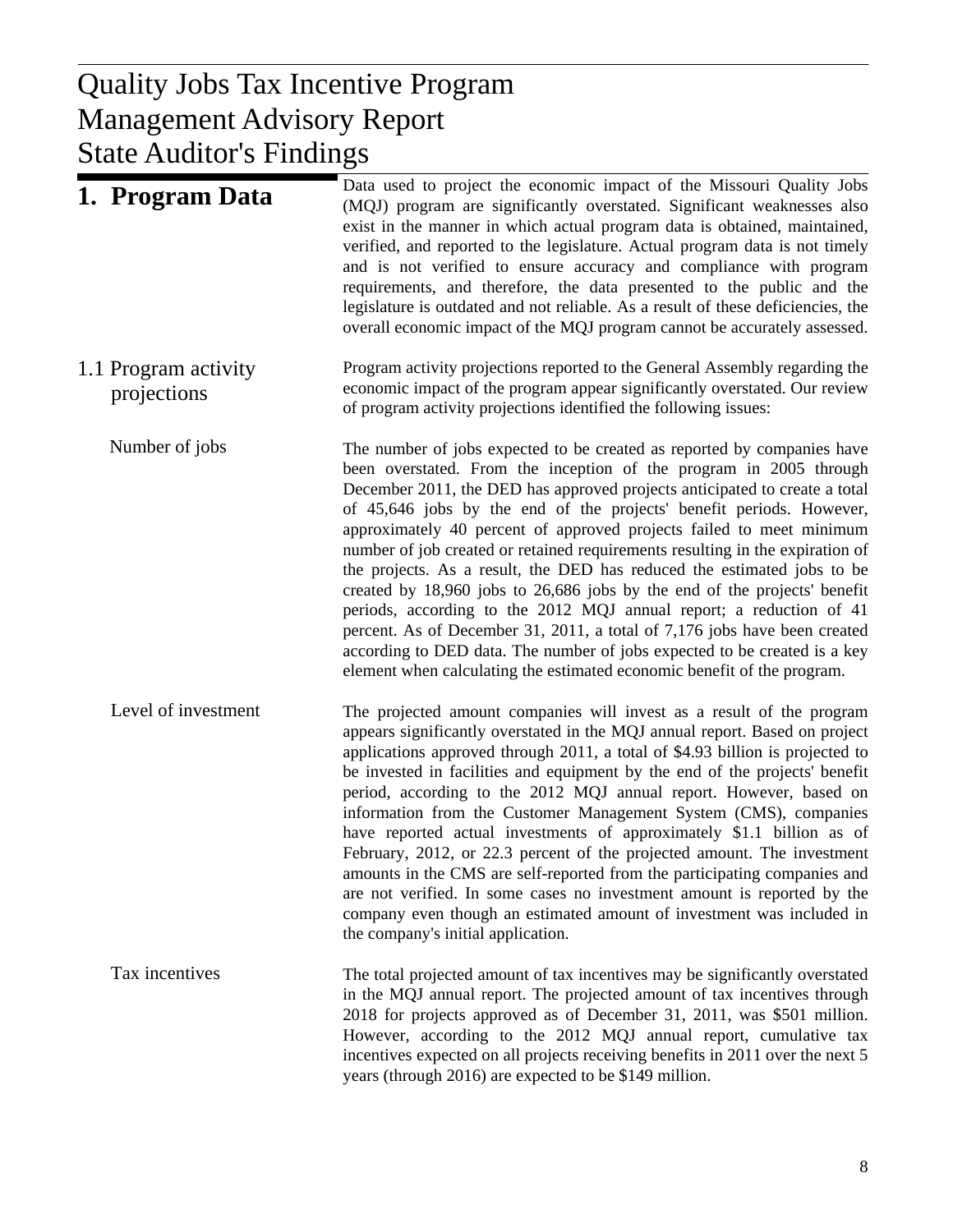|                                                 | Quality Jobs Tax Incentive Program<br>Management Advisory Report - State Auditor's Finding                                                                                                                                                                                                                                                                                                                                                                                                                                                                                                                                                                                                                                                                                                                                                                                                                                |
|-------------------------------------------------|---------------------------------------------------------------------------------------------------------------------------------------------------------------------------------------------------------------------------------------------------------------------------------------------------------------------------------------------------------------------------------------------------------------------------------------------------------------------------------------------------------------------------------------------------------------------------------------------------------------------------------------------------------------------------------------------------------------------------------------------------------------------------------------------------------------------------------------------------------------------------------------------------------------------------|
| Economic impact                                 | The method in which economic impact is calculated overstates the<br>economic benefits of the program. The economic benefit reported on the tax<br>credit activity report is calculated using projected jobs and investment<br>information from tax credit applications. As stated above, actual program<br>activity has historically been significantly lower than projected.                                                                                                                                                                                                                                                                                                                                                                                                                                                                                                                                             |
|                                                 | By utilizing authorized project information to estimate economic impact,<br>key stakeholders are not provided realistic expectations of program benefits.                                                                                                                                                                                                                                                                                                                                                                                                                                                                                                                                                                                                                                                                                                                                                                 |
| 1.2 Verification of<br>with holding information | The DED does not require companies to provide payroll information to<br>support the amount of withholdings retained for each new employee. Six of<br>eight project files with retained withholdings did not contain documentation<br>to support the amount of withholdings retained for new employees.                                                                                                                                                                                                                                                                                                                                                                                                                                                                                                                                                                                                                    |
|                                                 | When actual withholding documentation is not submitted, DED personnel<br>estimate the amount of total withholdings they believe should be withheld<br>for a project. If actual reported withholdings significantly exceed DED<br>estimates, DED officials stated they investigate the discrepancy. However,<br>we noted two projects where the DED did not investigate significant<br>discrepancies. For one project, the business had retained withholdings<br>totaling approximately \$1 million over a 2-year period; approximately<br>\$383,000, or 62 percent, more than the amount estimated by the DED. For<br>the other project, the business had retained withholdings totaling<br>approximately \$592,000; approximately \$145,000, or 32 percent, more than<br>the amount estimated by the DED.                                                                                                                |
|                                                 | Without detailed payroll information to support withholdings retained by<br>participating employers, the DED has less assurance withholdings retained<br>are appropriate and accurate.                                                                                                                                                                                                                                                                                                                                                                                                                                                                                                                                                                                                                                                                                                                                    |
| 1.3 Annual report timeliness                    | The DED has not established a timely deadline for businesses to submit the<br>MQJ annual report required by state law. Section 620.1881.4, RSMo,<br>requires companies receiving MQJ incentives to submit an annual report to<br>the DED which includes "the number of jobs and such other information as<br>may be required by the department to document the basis for the benefits."<br>The annual report requests information on the number of new jobs created<br>and the average wages paid, including information on the individual<br>employees. State law does not specify when the annual report is due to the<br>department. However, the DED policy does not require the annual report to<br>be submitted until November 30 of the following year. As a result, if a<br>project was not eligible or businesses withheld an inappropriate amount, the<br>DED may not be aware of the issue for nearly 2 years. |
|                                                 | Without a timely annual report from the companies, program data reported<br>to the General Assembly is not timely, and the DED is unable to confirm if:<br>(1) the companies have continued to employ the minimum number of jobs                                                                                                                                                                                                                                                                                                                                                                                                                                                                                                                                                                                                                                                                                          |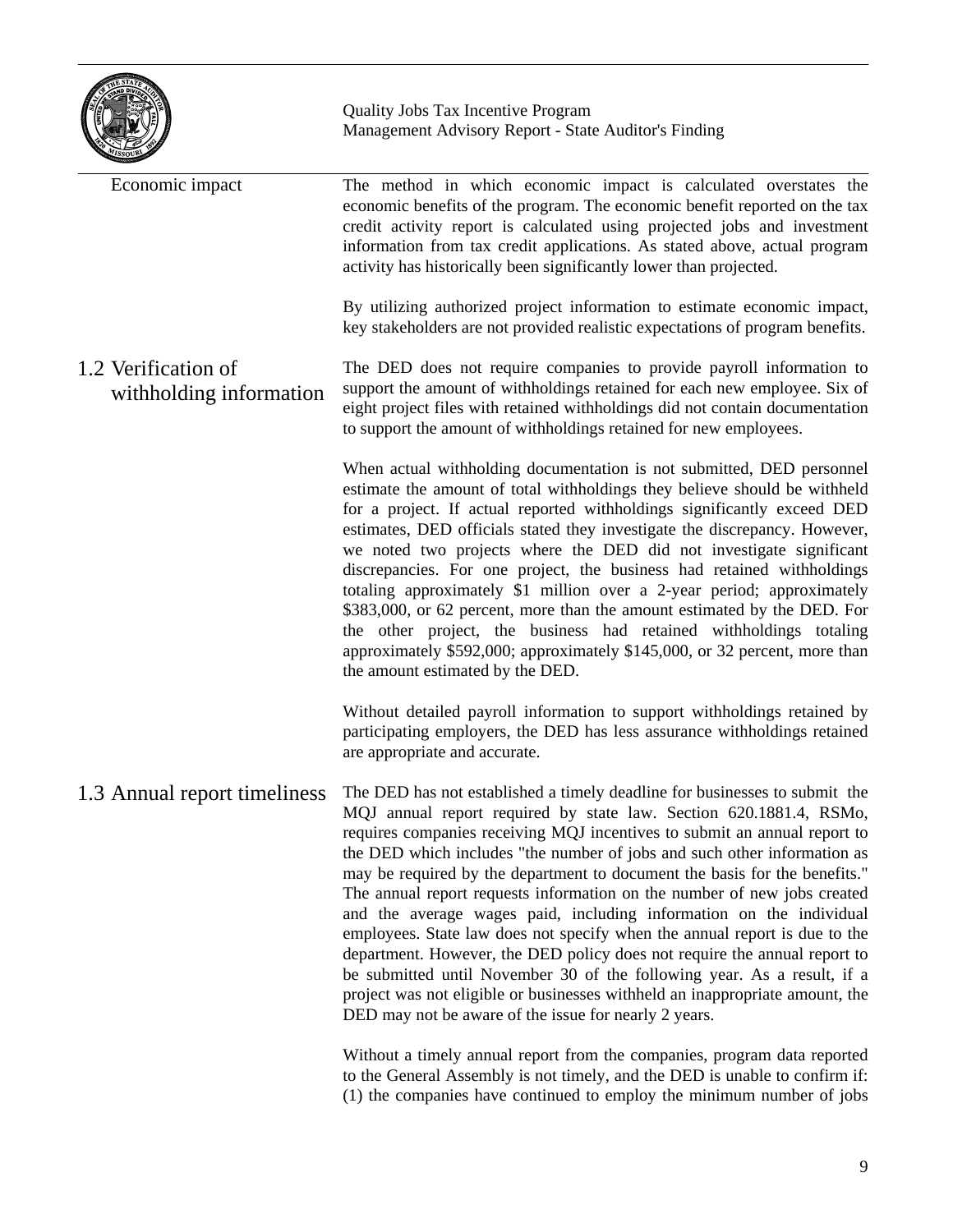|                                | <b>Quality Jobs Tax Incentive Program</b><br>Management Advisory Report - State Auditor's Finding                                                                                                                                                                                                                                                                                             |                                                                                                                                                                                                                                                                                                                                                                                                                                                                                                                                                                                                                                                                                                                                                                                        |  |  |  |
|--------------------------------|-----------------------------------------------------------------------------------------------------------------------------------------------------------------------------------------------------------------------------------------------------------------------------------------------------------------------------------------------------------------------------------------------|----------------------------------------------------------------------------------------------------------------------------------------------------------------------------------------------------------------------------------------------------------------------------------------------------------------------------------------------------------------------------------------------------------------------------------------------------------------------------------------------------------------------------------------------------------------------------------------------------------------------------------------------------------------------------------------------------------------------------------------------------------------------------------------|--|--|--|
|                                | credits.                                                                                                                                                                                                                                                                                                                                                                                      | required to be eligible to retain the withholdings, (2) the amount retained<br>was accurate, or (3) if the business is due to receive any additional tax                                                                                                                                                                                                                                                                                                                                                                                                                                                                                                                                                                                                                               |  |  |  |
| 1.4 Tax credit activity report | The amount of tax incentives reported on the tax credit activity report are<br>understated. According to tax credit activity reports covering fiscal years<br>2008 to 2011, tax incentives redeemed and retained have totaled \$52.9<br>million. However, according to information in the CMS, actual redemptions<br>and retentions for the same timeframe were approximately \$58.7 million. |                                                                                                                                                                                                                                                                                                                                                                                                                                                                                                                                                                                                                                                                                                                                                                                        |  |  |  |
|                                |                                                                                                                                                                                                                                                                                                                                                                                               | The primary reason for the difference is that the DED did not update prior<br>year data to reflect actual activity when the next year's tax credit activity<br>report was prepared. In addition, a DED official said some of the difference<br>is due to timing between when the tax credit activity report was prepared<br>and when the tax incentives were issued by the DED and/or retained by the<br>companies and companies making adjustments to the amount of<br>withholdings retained, and because prior to calendar year 2010 the DED did<br>not revise the tax credit activity report to reflect the adjustments made.<br>Updating tax incentive redemptions for each tax credit activity report would<br>provide the General Assembly more accurate and timely information. |  |  |  |
| 1.5 Data accuracy              | The DED does not ensure key project data entered in the CMS is accurate,<br>reliable, and complete. Our scans of DED project data files identified<br>instances of incorrect authorized credit amounts, industry codes, number of<br>jobs, average wages, annual report status, and investment data within the<br>CMS.                                                                        |                                                                                                                                                                                                                                                                                                                                                                                                                                                                                                                                                                                                                                                                                                                                                                                        |  |  |  |
|                                | Without accurate and complete data, the DED cannot properly monitor and<br>evaluate the program.                                                                                                                                                                                                                                                                                              |                                                                                                                                                                                                                                                                                                                                                                                                                                                                                                                                                                                                                                                                                                                                                                                        |  |  |  |
| <b>Recommendations</b>         | The DED:                                                                                                                                                                                                                                                                                                                                                                                      |                                                                                                                                                                                                                                                                                                                                                                                                                                                                                                                                                                                                                                                                                                                                                                                        |  |  |  |
|                                | 1.1<br>Establish procedures to ensure the economic benefit projections<br>reported to the General Assembly reflect a realistic assessment of<br>program performance.                                                                                                                                                                                                                          |                                                                                                                                                                                                                                                                                                                                                                                                                                                                                                                                                                                                                                                                                                                                                                                        |  |  |  |
|                                | 1.2                                                                                                                                                                                                                                                                                                                                                                                           | Obtain company payroll information to verify the amount of state<br>income taxes withheld for each new employee is appropriate.                                                                                                                                                                                                                                                                                                                                                                                                                                                                                                                                                                                                                                                        |  |  |  |
|                                | 1.3                                                                                                                                                                                                                                                                                                                                                                                           | Establish procedures to require companies receiving MQJ program<br>incentives to submit annual reports in a more timely manner.                                                                                                                                                                                                                                                                                                                                                                                                                                                                                                                                                                                                                                                        |  |  |  |
|                                | 1.4<br>Ensure tax incentive redemption data reported on the tax credit<br>activity report is accurate and reflects actual program costs.                                                                                                                                                                                                                                                      |                                                                                                                                                                                                                                                                                                                                                                                                                                                                                                                                                                                                                                                                                                                                                                                        |  |  |  |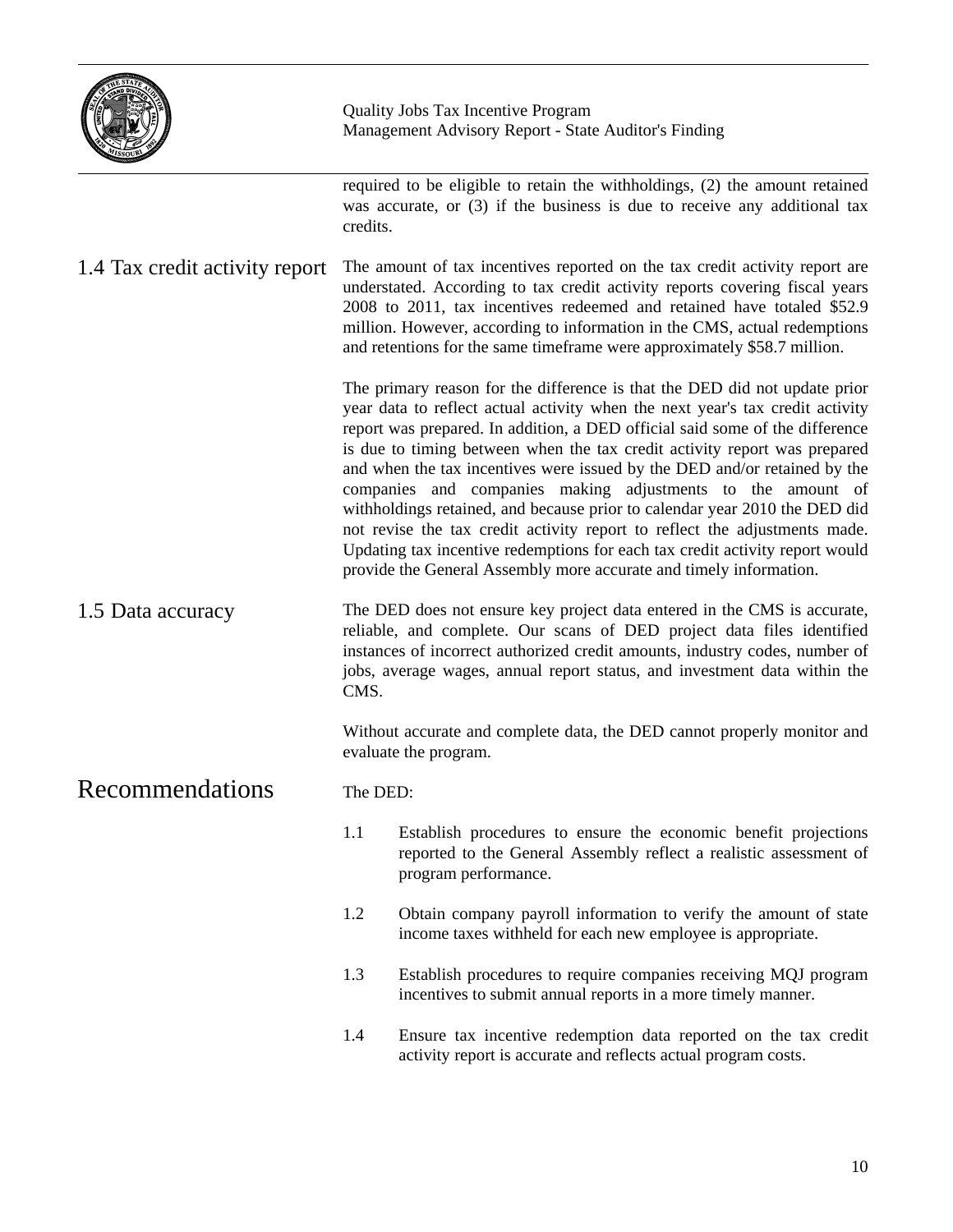

1.5 Establish procedures to ensure data entered in the CMS is accurate, complete, and reliable.

*1.1 DED has established procedures to ensure that economic benefit projections reported to the General Assembly reflect a realistic assessment of program performance. As described in greater detail below, annual reports covering program activity from the program's enactment in 2005 through 2011 have evaluated economic impact based both on anticipated job creation and investment, as well as verified job creation to date and capital investment reported to date. This provides stakeholders a range of estimated economic impact to compare against the actual cost of the benefits provided in order to evaluate the program's effectiveness.*  Auditee's Response

#### *Number of Jobs*

 *DED disagrees that companies participating in the Missouri Quality Jobs Program have overstated the number of jobs they anticipate creating. The anticipated job creation number included in the notice of intent is the company's best estimate of the new jobs they will create over the next five to eight years. The anticipated job numbers are updated each year in the annual report to eliminate projects that have failed to achieve or maintain the required job creation thresholds. Regardless, the actual benefit a participating company may receive is based on the jobs they actually create, rather than their anticipated job creation provided in the notice of intent.* 

 *With regard to how anticipated job creation factors into the estimated economic impact of the Missouri Quality Jobs Program, annual reports covering program activity from the program's enactment in 2005 through 2011 have evaluated the program's economic impact based both on anticipated job creation provided by participating companies, as well as the verified job creation to date. This provides stakeholders a range of estimated economic impact to compare against the actual cost of the benefits provided in order to evaluate the program's effectiveness.* 

#### *Level of Investment*

 *DED disagrees that the estimated amount of capital investment reported by companies participating in the Missouri Quality Jobs Program is overstated. The capital investment estimates provided by participating companies in their notice of intent represent the company's best estimate of future capital investment over the next*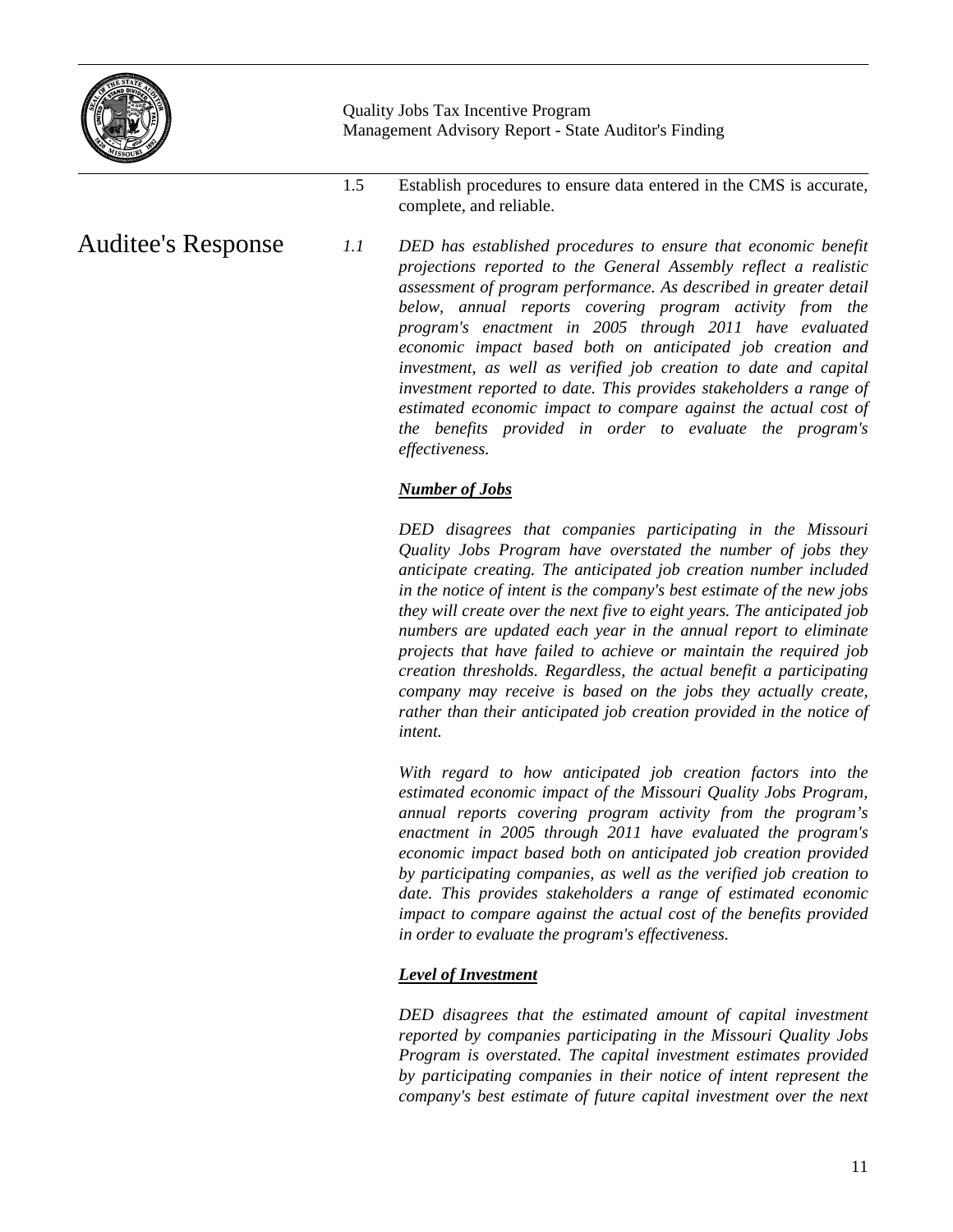

> *five to eight years. The actual level of capital investment, like the actual number of jobs created, is adjusted by DED to reflect capital investment occurring over time as it is reported by companies.*

> *With regard to how capital investment factors into the estimated economic impact of the Missouri Quality Jobs Program, annual reports covering program activity from the program's enactment in 2005 through 2011 have evaluated the program's economic impact based both on the anticipated capital investment reported by participating companies in their notice of intent, as well as the actual capital investment reported to date. This provides stakeholders a range of estimated economic impact to compare against the cost of the benefits provided in order to evaluate the program's effectiveness.*

#### *Tax incentives*

 *DED disagrees that the projected amount of tax incentives authorized for companies participating in the Missouri Quality Jobs Program may be overstated. The \$501 million figure quoted by the State Auditor represents the total amount of benefits authorized for all approved projects since the program's enactment in 2005. However, only \$335 million is currently authorized for active projects. These active projects are either still within their benefit period or still within the two or three year period following approval during which they can meet the minimum job creation thresholds for participation in the program. Projects are disqualified if they fail to meet minimum job creation thresholds or if they fail to maintain the requisite number of jobs.* 

#### *Economic Impact*

 *DED disagrees that the method used in the Missouri Quality Jobs Annual Report to calculate economic impact overstates the benefit of the program. Annual reports covering program activity from the program's enactment in 2005 through 2011 have evaluated economic impact based both on anticipated job creation and investment as reported by companies in their notice of intent, as well as verified job creation to date and capital investment reported to date. In addition, the employment impact charts in the annual reports separate direct and indirect jobs to show a ramp-up of anticipated employment over a 15-year period. In this way, the report provides stakeholders a range of estimated economic impact to compare against the actual cost of the benefits provided in order to evaluate the program's effectiveness.*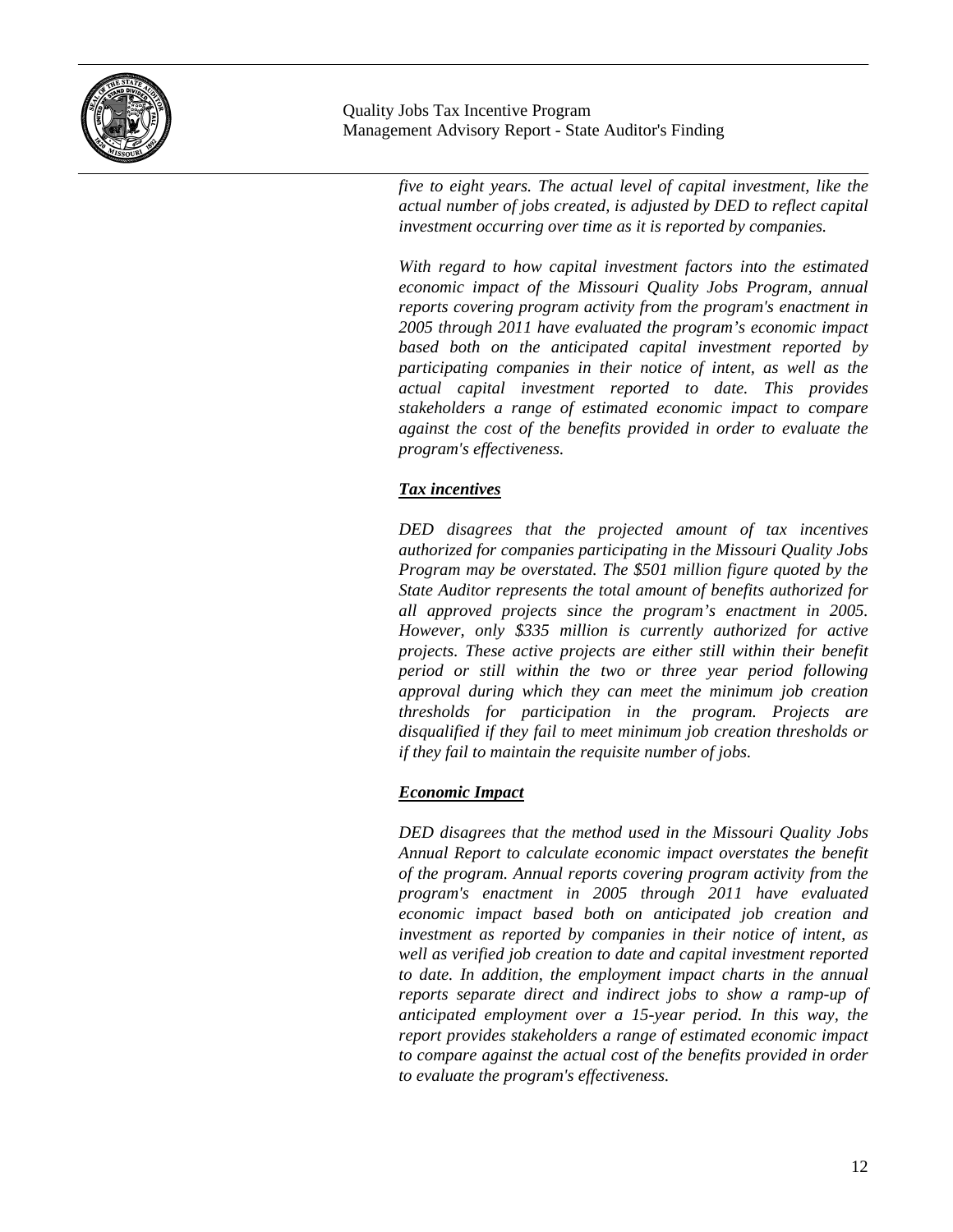

 *For example, the 2012 MQJ Annual Report shows the program's estimated benefits to the state's general revenue given the cost of the incentives provided. When using only the actual jobs verified to date and the capital investment reported to date and conservatively assuming no additional growth, the return on investment is \$3.26 in general revenue for every \$1 of incentive provided. When all active projects are included, thereby also considering anticipated jobs and capital investment, the projected return on investment grows to \$4.16 for every \$1 of incentive provided.* 

- *1.2 DED disagrees with the State Auditor's statement regarding the information collected to support the amount of withholding claimed. DED obtains company payroll information to identify each specific employee and their wages in order to verify the average wage, verify that new jobs thresholds have been achieved and maintained, and calculate the amount of any tax credits for which the company may be eligible, as applicable. DED provides the company with an estimate of the company's withholdings based on a chart provided by the Department of Revenue showing the average withholding rates for different ranges of adjusted gross income. However, the actual benefit the company will receive under Missouri Quality Jobs is determined by the actual amount of withholding taxes that would otherwise be remitted to the Department of Revenue, and not on the estimate provided by DED. Companies file their withholding information with the Department of Revenue, and the Department of Revenue determines the amount of withholding taxes owed by the qualified company. While as with the two projects cited there may be differences between the withholding estimate provided by DED and the actual withholding tax the company owes to the Department of Revenue, it is the actual withholding taxes owed that determines the actual amount of the benefit.*
- *1.3 DED has established procedures and a deadline for participating companies to submit an annual report by November 30 of each year. Different companies begin to retain benefits under the program at different times throughout a calendar year, and this November 30 deadline allows nearly all projects to have at least one year from the time they begin to retain benefits to satisfy the reporting requirements. In addition, DED verifies job numbers through Department of Labor records for unemployment insurance reporting for the same time periods. In light of this verification, the timing of participating companies' submission of their annual reports does not impair DED's ability to determine eligibility at any time. Moreover, if a company were to retain withholdings for which they were ineligible, they would be required to repay the amount to the Department of Revenue with penalty and interest.*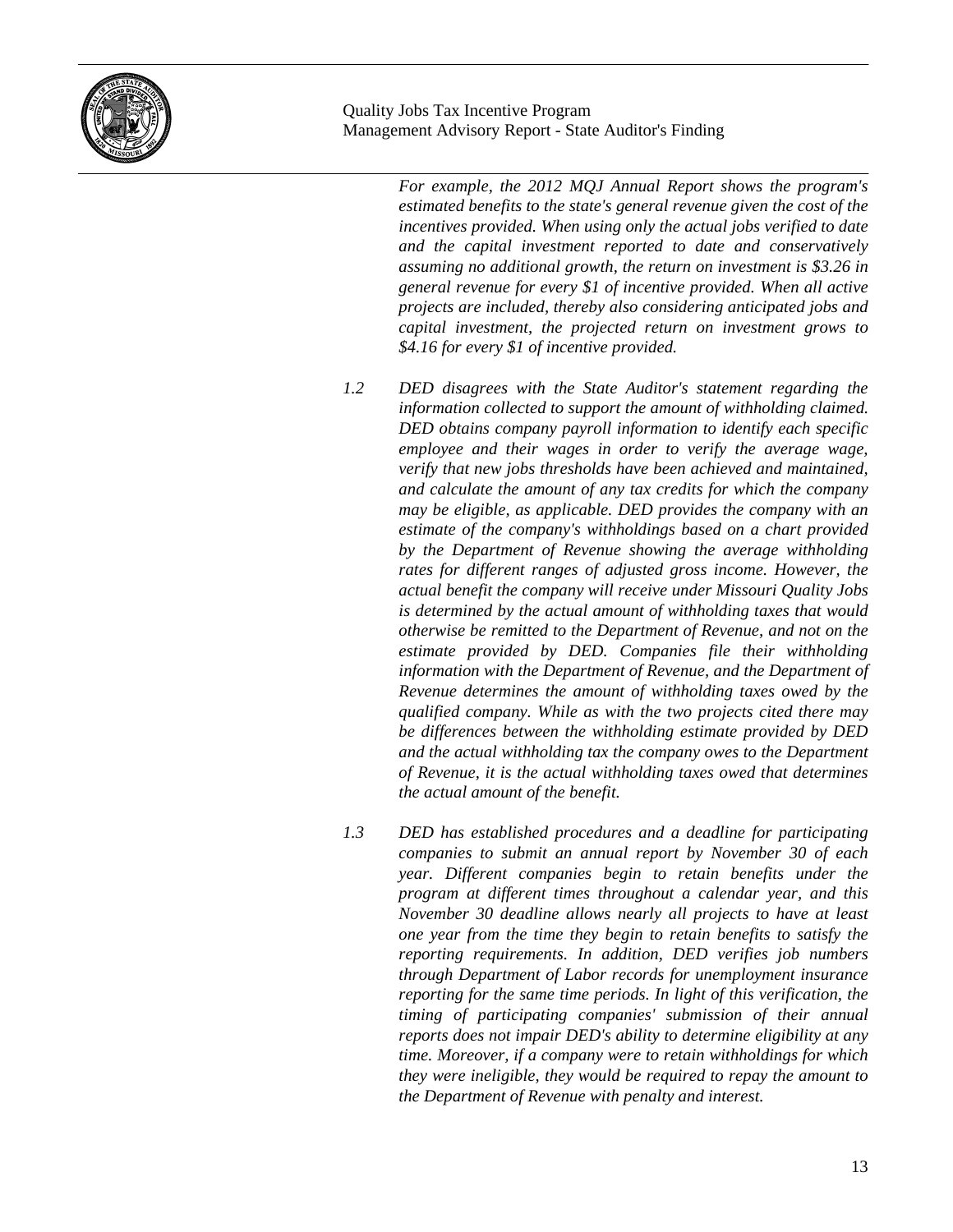

- *1.4 DED disagrees that the redemption data reported on tax credits activity reports for the program is understated. Section 33.282, RSMo requires submission of tax credit activity reports for approval by the General Assembly as part of the budget process. There is no statutory mechanism for amending reports previously approved by the General Assembly. However, since 2010, DED has updated the redemption data for the tax credit activity reports to reflect adjustments occurring during the year in order to provide the most up-to-date and accurate information to the General Assembly.*
- *1.5 DED has established procedures to ensure that data entered into DED's internal tracking database is accurate, complete and reliable. DED staff periodically review database entries and correct any data entry errors identified. The State Auditor has not identified any instance of a data entry error in DED's internal database resulting in an incorrect amount of benefits being provided to a participating company.*
- 1.1 The purpose of the tax credit activity report sent to the legislature is to provide information on the projected costs and benefits of the program. However, due to actual activity being significantly less than authorized, the reports for the MQJ do not accurately reflect the costs and benefits of the program. At a minimum, the DED should disclose that program activity projections have historically overstated the economic impact.
	- 1.2 The Department of Revenue does not perform any verification of program eligibility to ensure only the withholdings of employees in the new jobs are retained. While the DED does receive individualized payroll data to determine eligibility, such data does not include information on withholding amounts of each eligible employee. As a result, the DED cannot verify that withholdings retained are appropriate.
	- 1.3 Requiring reporting of MQJ-related data 11 months after the yearend appears untimely given most companies report withholding information to the IRS and DOR quarterly, and many large companies report on a monthly basis.
	- 1.5 While we did not identify specific errors which resulted in an incorrect amount of benefits provided, weaknesses in data reliability increase the risk of potential improprieties occurring.

Auditor's Comment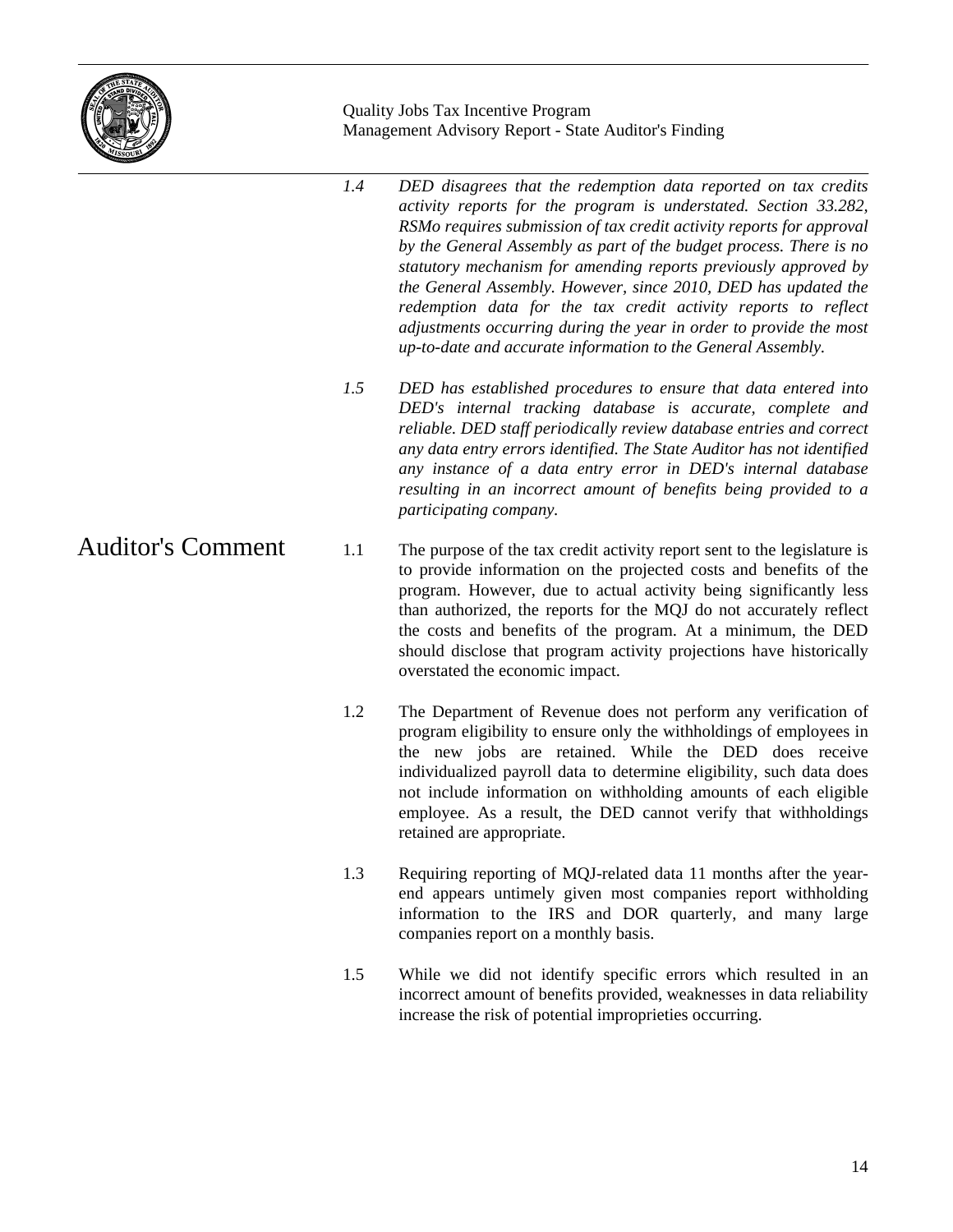

#### DED oversight of companies claiming MQJ credits and retaining withholdings is not adequate. Procedures to verify project eligibility are not adequate and have resulted in noncompliant projects receiving tax incentives. In addition, the DED has not obtained or maintained sufficient documentation to verify base employment, and base employment is not consistently calculated. Documentation and oversight of site visits are not adequate, and verification of insurance premium requirements is needed. The DED has not established adequate policies and procedures to verify project eligibility or reclaim retained withholdings when businesses fail to meet program requirements. Our review of ten project files identified one company that received tax incentives despite being potentially ineligible. Our review of the project file determined that despite claiming to be a new company, the company was a spin-off of an existing company, and the "new" employees were actually pre-existing employees of the parent company. Per Section 620.1878(14), RSMO, the spin-off company is eligible for MQJ benefits if the parent company replaced the jobs lost in the spin-off. Our review of the project file showed the DED treated the company as if it were "new" and did not obtain documentation of the parent company's base employment prior to awarding benefits. A subsequent DED review determined the parent company had replenished the jobs that were lost due to the spin-off. As of February 2012, the company had retained tax withholdings totaling \$2,059,705. We identified 12 projects which were not compliant with program reporting requirements. The projects involved have withheld a total of \$2,740,258 for activity occurring during calendar years 2008 through 2010, but as of February 2012, had yet to submit an annual report. Annual reports for eight of these projects were due November 2011, and six were due November 2010. Two of these projects had not submitted annual reports for multiple years. Based on discussions with DED officials, the business is given every chance to comply with the reporting requirement. Without the annual report required by state law, the DED is unable to determine whether businesses meet program requirements and are eligible for the tax incentives received. The DED has not ensured base employment is consistently calculated or properly documented in project files. Base employment is the greater of the number of full-time jobs in place at the time of the company's application for MQJ incentives, or the average number of jobs at the facility for the 12 months prior to the application date. Jobs created in excess of the base employment are generally eligible for tax incentives as long as minimum wage and benefit requirements are met. **2. Oversight and Verification of Business Data**  2.1 Project eligibility Potentially ineligible project Noncompliant projects 2.2 Base employment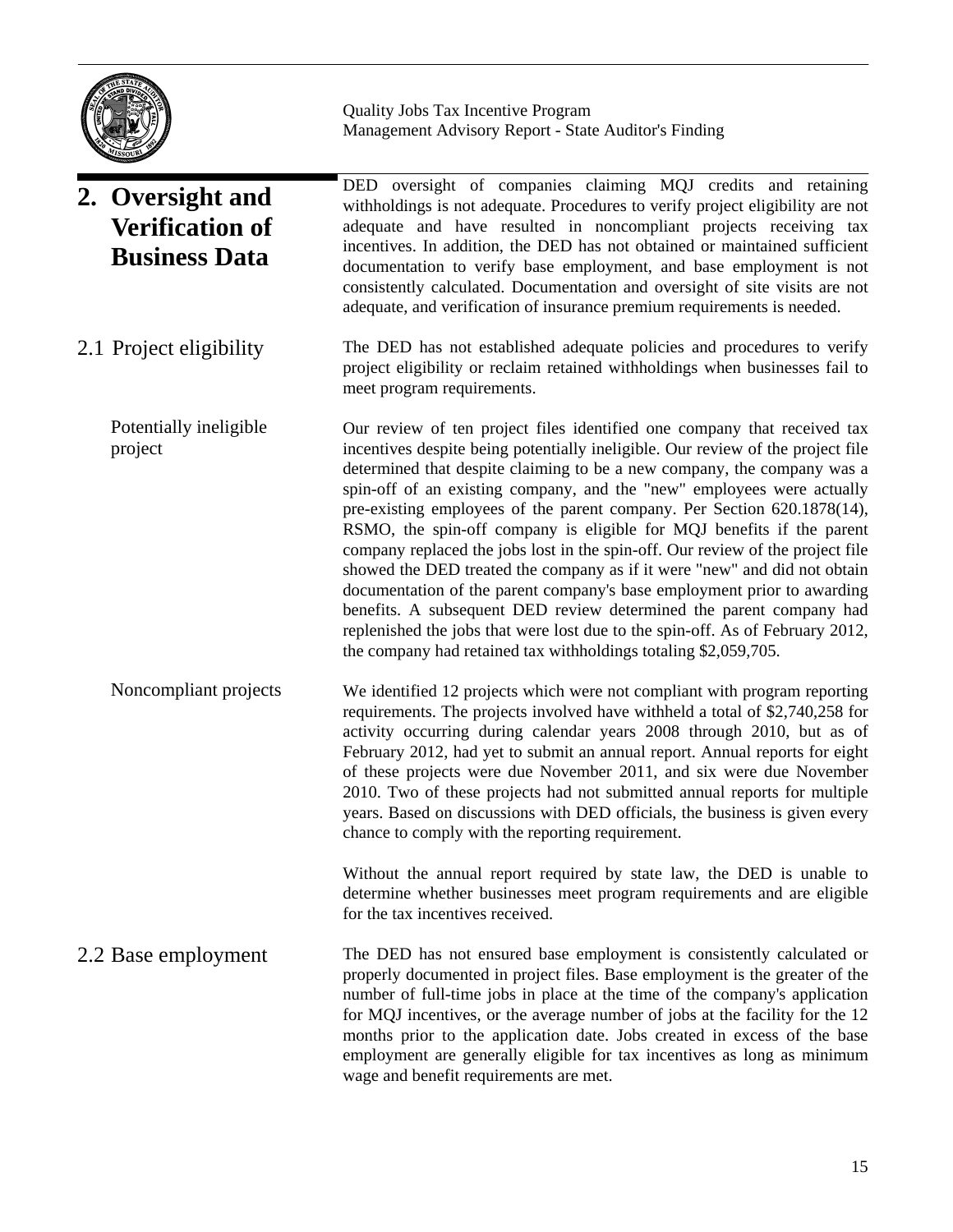|                                       | Quality Jobs Tax Incentive Program<br>Management Advisory Report - State Auditor's Finding                                                                                                                                                                                                                                                                                                                                                                                                                                                                                                                                                                                                                                                          |
|---------------------------------------|-----------------------------------------------------------------------------------------------------------------------------------------------------------------------------------------------------------------------------------------------------------------------------------------------------------------------------------------------------------------------------------------------------------------------------------------------------------------------------------------------------------------------------------------------------------------------------------------------------------------------------------------------------------------------------------------------------------------------------------------------------|
|                                       | For three of the ten projects tested, the DED did not have sufficient<br>documentation in the project files to support base employment. In addition,<br>for one project, the DED did not use the same methodology as the other<br>projects when calculating base employment.                                                                                                                                                                                                                                                                                                                                                                                                                                                                        |
|                                       | Maintaining adequate documentation of, and consistently calculating, the<br>base employment is necessary for the DED to ensure companies receive the<br>appropriate amount of tax incentives.                                                                                                                                                                                                                                                                                                                                                                                                                                                                                                                                                       |
| 2.3 Site visits                       | The DED did not adequately document monitoring procedures performed<br>during site visits. For nine of ten projects reviewed, limited or no<br>documentation was available to support details of the visit. The DED did not<br>document how many and which employees were selected for verification, or<br>the specific payroll information reviewed.                                                                                                                                                                                                                                                                                                                                                                                               |
|                                       | Requiring adequate documentation of the details of each site visit would<br>improve the review process and would provide the DED with additional<br>assurance site visits are properly performed.                                                                                                                                                                                                                                                                                                                                                                                                                                                                                                                                                   |
| 2.4 Insurance premium<br>verification | The DED has not established procedures to ensure companies comply with<br>statutory requirements to offer to pay at least 50 percent of new employee<br>health insurance premiums. State law requires companies to pay at least 50<br>percent of health insurance premiums for new jobs created to be eligible for<br>MQJ tax incentives. Four of five project files reviewed did not contain<br>sufficient documentation to determine whether the business paid at least 50<br>percent of health insurance premiums. In addition, the DED does not<br>perform procedures to verify the insurance premium requirement during site<br>monitoring visits, but relies on a certification provided by the company that<br>the requirement has been met. |
|                                       | Without adequate verification procedures, the DED has little assurance<br>businesses receiving MQJ tax incentives comply with state law related to<br>employee health insurance premiums.                                                                                                                                                                                                                                                                                                                                                                                                                                                                                                                                                           |

#### Recommendations

#### The DED:

2.1 Establish procedures to ensure projects that have not complied with program requirements are disqualified, and investigate to determine whether tax incentives were improperly issued or retained. In addition, the DED should ensure adequate documentation is included in project monitoring files.

2.2 Ensure base employment is consistently calculated and properly documented.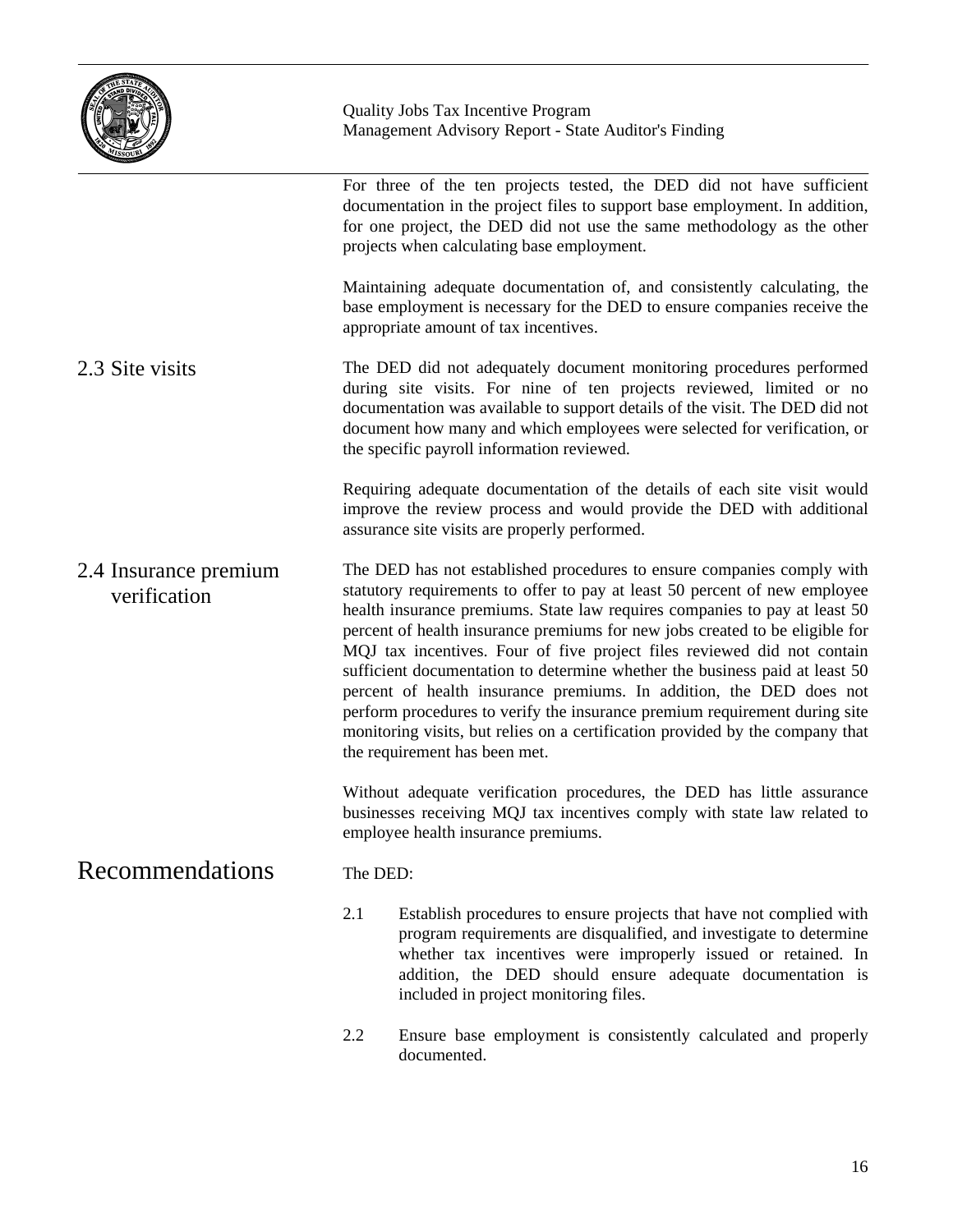

- 2.3 Ensure site visits of participating companies are properly documented.
- 2.4 Establish procedures to ensure companies pay 50 percent or more of new employee health insurance premiums as required by state law.

#### Auditee's Response

*DED has not provided benefits to any non-compliant projects, and DED disagrees with the assertion that any of the projects referenced by the State Auditor that received benefits were non-compliant.* 

#### *2.1 Potentially Ineligible Project*

 *DED disagrees that the company in the 2007 project referenced was "potentially ineligible" for the Missouri Quality Jobs Program. The referenced company was approved for benefits in 2007. At the time of that approval, the company clearly met the definition of a "qualified company" under the statute and was clearly "eligible" for the program.* 

 *The State Auditor appears to question whether this qualified company's parent company was a "related company" and whether there was any reduction in employment at the qualified company's parent company when several employees of the parent company were transferred to the qualified company. As the State Auditor acknowledges, DED documented, through employment information provided by the parent company and verified through the Department of Labor, that there was no decrease in employment at the parent company and that the qualified company retained the appropriate amount of benefits since the time it was approved in 2007.* 

#### *Noncompliant Projects*

*DED disagrees that there are 12 projects out of the more than 400 projects reviewed by the State Auditor on this issue that have not submitted an annual report. Currently, there are only three projects that have not submitted an annual report. Because these three projects have not submitted annual reports, they are no longer eligible to receive benefits under the program. In any event, if a company fails to submit an annual report, no additional benefits are provided.* 

*2.2 DED thoroughly documents base employment calculations in project files. Each file contains lists of employees, including names, titles, wages, hire dates and average hours worked. The files also include a Base Employment Calculation Worksheet showing*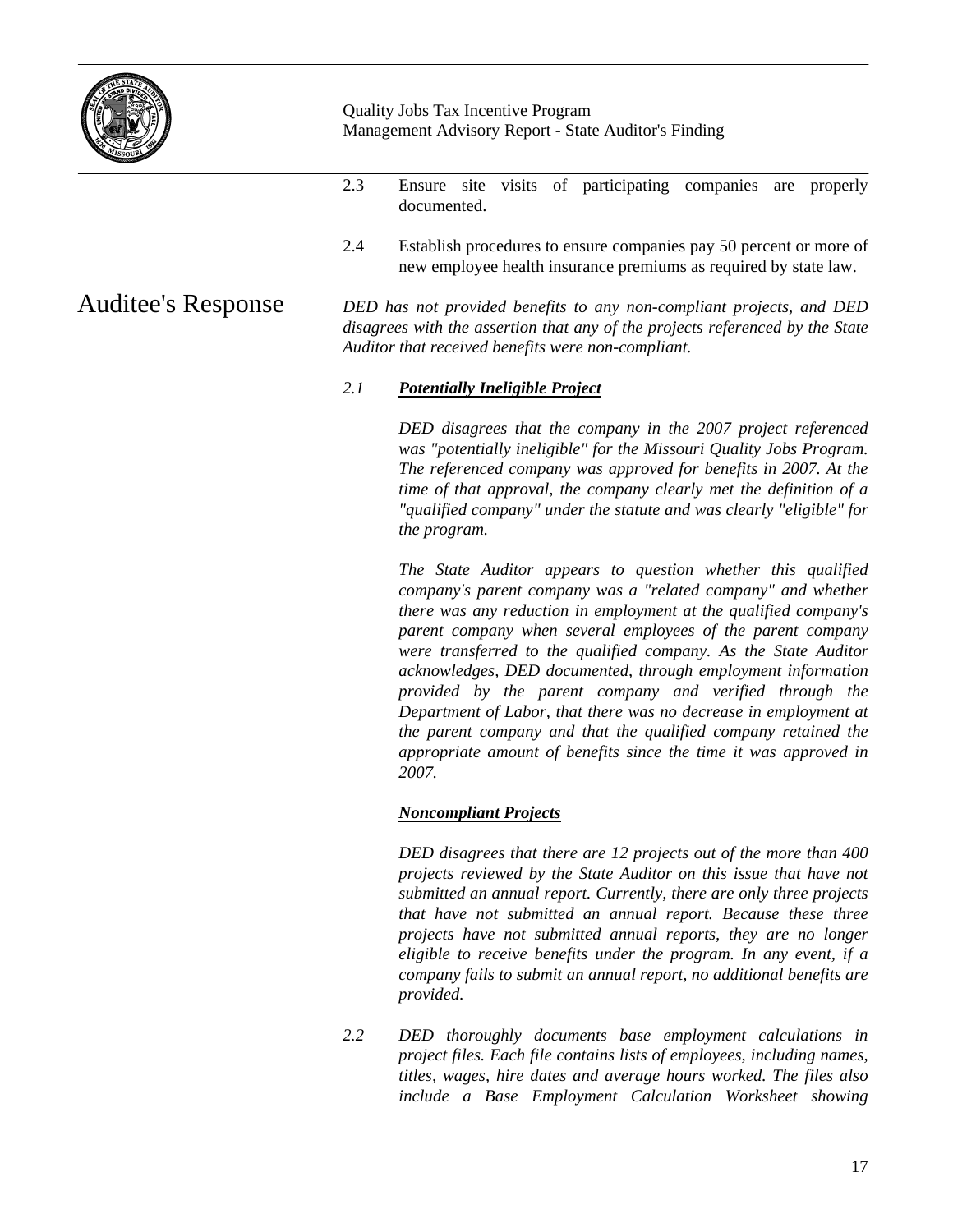

*employment by month for the twelve-month period prior to the application. The files also contain supporting documentation for any updates to base employment following approval. Employment data is also verified through Department of Labor unemployment insurance information.* 

*DED acknowledges that base employment was calculated differently before and after the 2007 statutory change to the definition of "project facility base employment," which altered the formula for calculating base employment. The single project referenced as using a different methodology for calculating base employment was approved in 2005, prior to this statutory change.* 

- *2.3 DED ensures that all sites visits are properly documented. Detailed compliance checklists are completed for site visits documenting the specific activities performed during the site visit. Activities performed during the site visit and documented on the compliance checklist include; (1) verification of information provided in the notice of intent and application, including but not limited to the NAICS code, number of employees, wages, etc.; (2) verification of the process for tracking those employees that qualify for the retention of withholding to verify that withholding on only those employees are retained; (3) review of employee withholding reports for the most recent period; (4) verification that any new jobs are identifiable and separately queried or isolated in the applicable onsite tracking system; (5) verification of the company's process for filling vacancies that occur in the facility's base employment; (6) review of on-site payroll information and random employee payroll amounts to verify the information submitted; (7) verification of compliance with the requirement to offer health insurance and pay fifty percent of the premiums; and (8) verification of the fully executed E-Verify enrollment and documentation of employee verifications. DED does not include specific employee information in the compliance checklist document to show the specific employees whose information was reviewed due to privacy concerns for the employee and for the business.*
- *2.4 DED has established procedures to ensure that participating companies offer health insurance and, if accepted by the employee, pays at least 50% of the premiums. First, DED collects information regarding the company's health plan at the time the company submits its notice of intent. At that time, the company certifies under penalty of perjury that it complies with the health insurance premium requirement. In connection with its annual report, the company again must attest under penalty of perjury that it continues to comply with the health insurance requirement. Finally, during*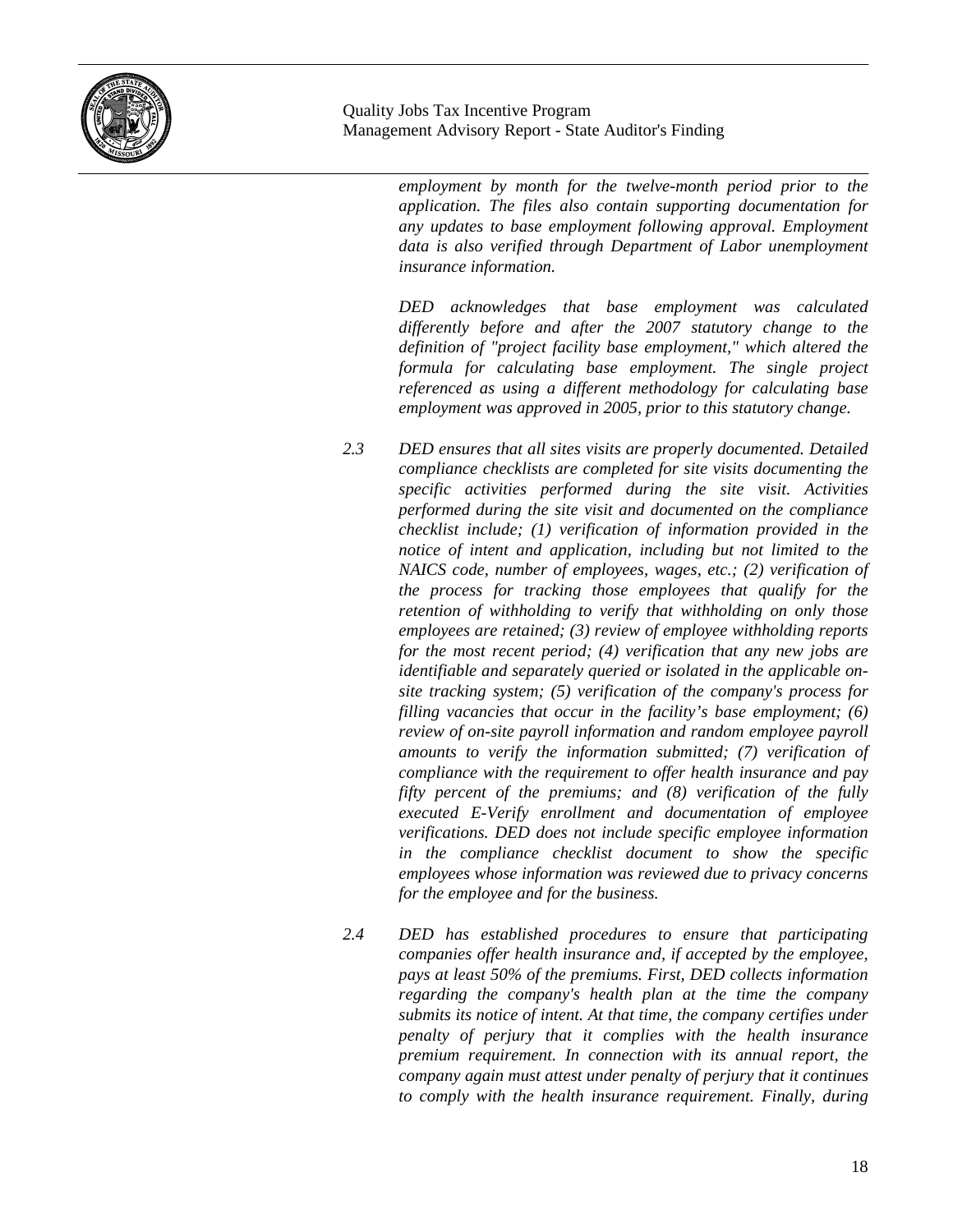|                          | Quality Jobs Tax Incentive Program<br>Management Advisory Report - State Auditor's Finding |                                                                                                                                                                                                                                                                                                                                                                                                                                                                                                                                                                                               |  |
|--------------------------|--------------------------------------------------------------------------------------------|-----------------------------------------------------------------------------------------------------------------------------------------------------------------------------------------------------------------------------------------------------------------------------------------------------------------------------------------------------------------------------------------------------------------------------------------------------------------------------------------------------------------------------------------------------------------------------------------------|--|
|                          |                                                                                            | site visits compliance staff verifies evidence of employer-provided<br>health insurance and paying at least fifty percent of the premiums.<br>In the event that the company cannot provide evidence during a site<br>visit or if the company is unable to make the annual certification,<br>benefits would no longer be provided.                                                                                                                                                                                                                                                             |  |
| <b>Auditor's Comment</b> | 2.1                                                                                        | DED personnel did not perform the necessary procedures to<br>determine if the potentially ineligible company was eligible until<br>auditors questioned the DED about what appeared to be a "related<br>company". While the DED eventually determined the company to<br>be eligible, the department did not obtain the supporting<br>documentation necessary to make this determination until tax<br>incentives had been received by the participating company.<br>Regarding noncompliant projects, the data presented in our finding<br>was obtained from the CMS system as of February 2012. |  |
|                          | 2.2                                                                                        | Base employment calculations were not consistently noted in the<br>DED project files we reviewed. In addition, the use of a different<br>methodology of calculating base employment cited in our report<br>was not impacted by the statutory change of 2007.                                                                                                                                                                                                                                                                                                                                  |  |
|                          | 2.3                                                                                        | Project files contain specific employee information for the purposes<br>of determining eligibility. It is not clear how including such<br>information in monitoring documents jeopardizes individual<br>privacy. In any event, documentation of specific employee<br>information verified could be accomplished in a manner that would<br>not jeopardize privacy.                                                                                                                                                                                                                             |  |
| 3. Program Design        |                                                                                            | Improvements are needed to increase the efficiency and effectiveness of the<br>program. Several areas were identified which result in significant<br>inefficiency, inaccurate information, and additional costs to the state. In<br>addition, state laws have not been established to limit the amount of state<br>income tax incentives that may be retained and include a sunset provision.                                                                                                                                                                                                 |  |
| 3.1 Current law          | "new."                                                                                     | The current law dictating how program benefits are calculated and awarded<br>to companies is difficult for the DED to administer and effectively monitor.<br>The DED must obtain and review detailed payroll information from<br>program participants to calculate and verify which individual employees are<br>considered part of "base employment" and which employees are considered                                                                                                                                                                                                       |  |
|                          |                                                                                            | Similarly, to determine if a participating company has retained the<br>appropriate amount of withholdings, a business must identify which<br>employees are considered to be in the "new job" each pay period as well as<br>the amount of withholdings paid by those employees. The amount of                                                                                                                                                                                                                                                                                                  |  |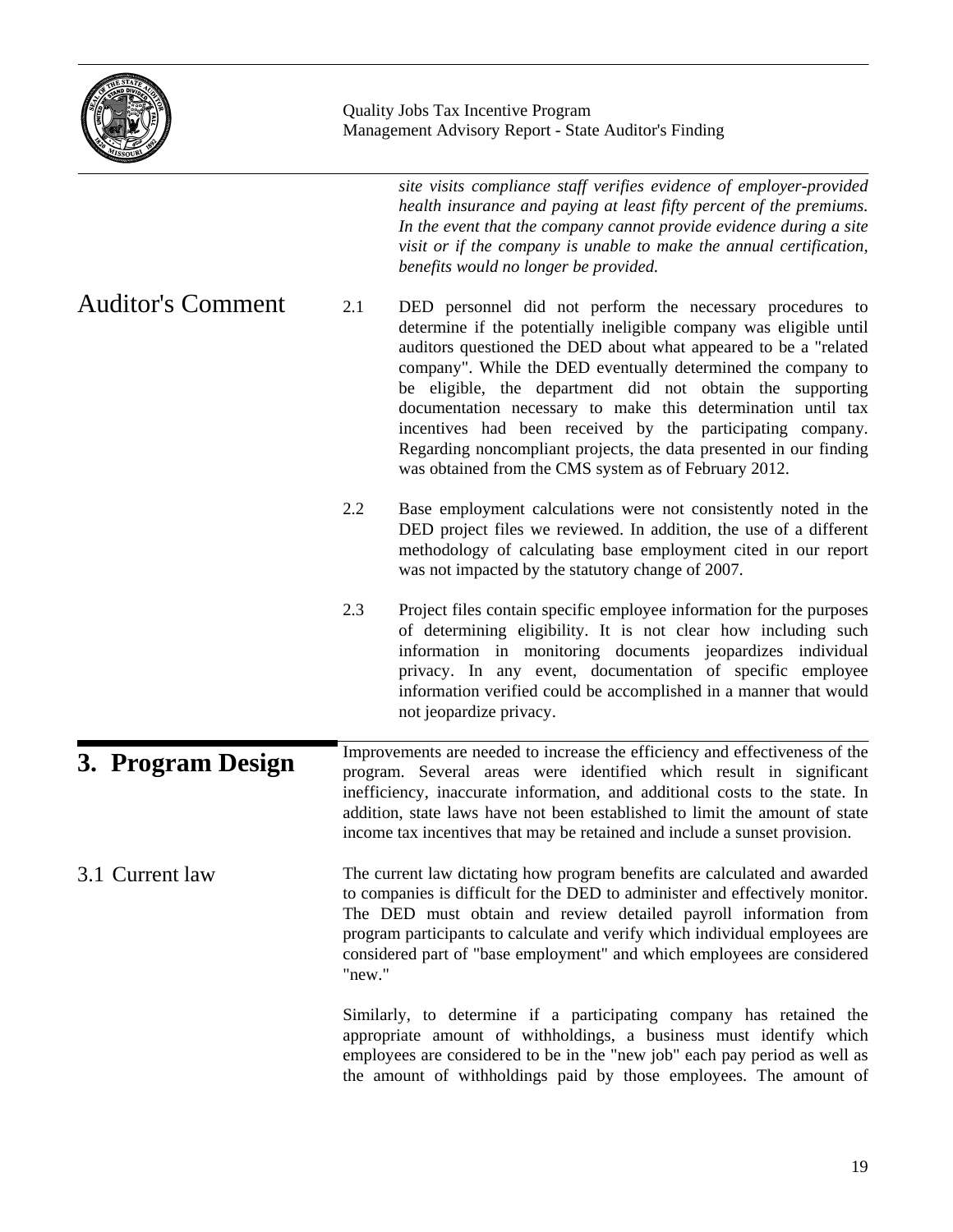

withholdings retained for each employee is variable by its nature, making it difficult to estimate withholdings on a particular project.

As part of our review, we interviewed the Chief Executive Officer of a company which considered expanding in Missouri, but ultimately decided to expand his company in another state. According to this individual, one of the factors leading to the decision to not come to Missouri was that the programs offered are cumbersome and complicated.

Simplifying the mechanism used to calculate program benefits would not only help reduce the level of effort necessary to administer and monitor the program at the state level, but would make the administration of the program less burdensome to program participants. Allowing a set dollar amount of withholdings, or establishing a set percent of salary to be retained for each job created or retained, would simplify the program and enable the DED to better ensure the appropriate amount of tax incentives are awarded for each project.

Although state law limits total MQJ tax credits issued to \$80 million annually, there is no limit on the amount of withholdings allowed to be retained on an annual or cumulative basis. Based on actual program results through 2011, the amount of withholdings is the primary cost associated with the MQJ program with withholdings exceeding tax credits issued by a ratio of nearly 2 to 1. 3.2 Withholding cap

> Without a limit on the amount of withholdings authorized, the ability to contain the total cost of the program is limited. Implementing an annual and/or cumulative cap on the amount of withholdings authorized to be retained would help to better contain the cost of the MQJ program.

State law does not include a sunset provision for the MQJ program. The Sunset Act, passed in 2003, provides for new programs to sunset after a period of not more than 6 years unless reauthorized by the General Assembly or the program is exempted from the Sunset Act. The Act requires the Committee on Legislative Research to review applicable programs before the sunset dates and present a report to the General Assembly regarding the sunset, continuation, or reorganization of each affected program. However, the General Assembly exempted the MQJ program from the Sunset Act provisions. 3.3 Sunset provision

> By adopting a sunset provision for the MQJ program, the General Assembly can better determine whether the program is achieving its intended purpose and whether program funding should be increased, decreased, or eliminated.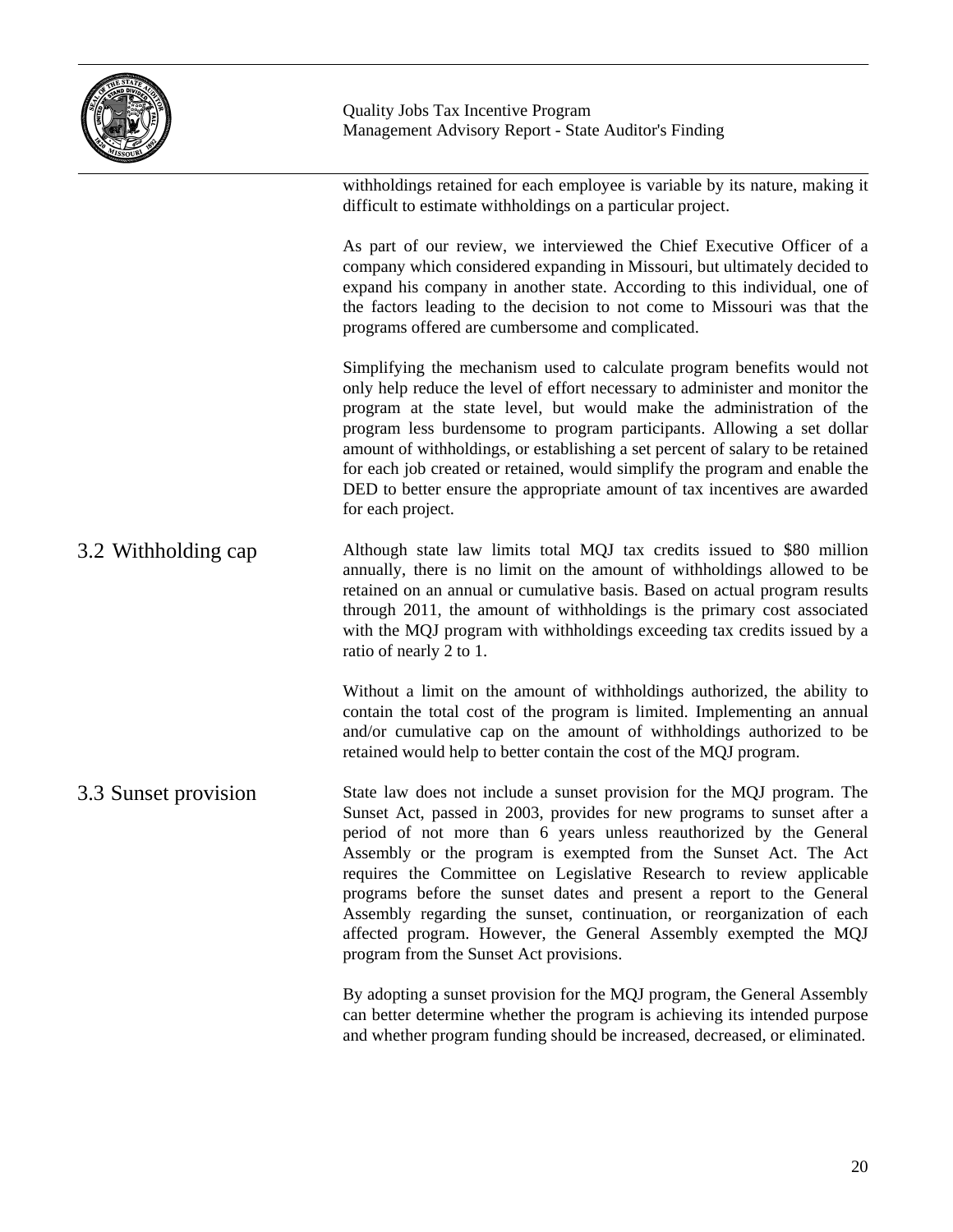|                           | <b>Quality Jobs Tax Incentive Program</b><br>Management Advisory Report - State Auditor's Finding |                                                                                                                            |  |  |
|---------------------------|---------------------------------------------------------------------------------------------------|----------------------------------------------------------------------------------------------------------------------------|--|--|
| Recommendations           |                                                                                                   | The DED work with the General Assembly to:                                                                                 |  |  |
|                           | 3.1                                                                                               | Revise state law to simplify the mechanism used in the calculation<br>of program benefits.                                 |  |  |
|                           | 3.2                                                                                               | Revise state law to establish an annual and/or cumulative limit on<br>the amount of tax withholdings that may be retained. |  |  |
|                           | 3.3                                                                                               | Revise state law to include a sunset provision for the MQJ program.                                                        |  |  |
| <b>Auditee's Response</b> |                                                                                                   | The DED declined to respond to the above recommendations.                                                                  |  |  |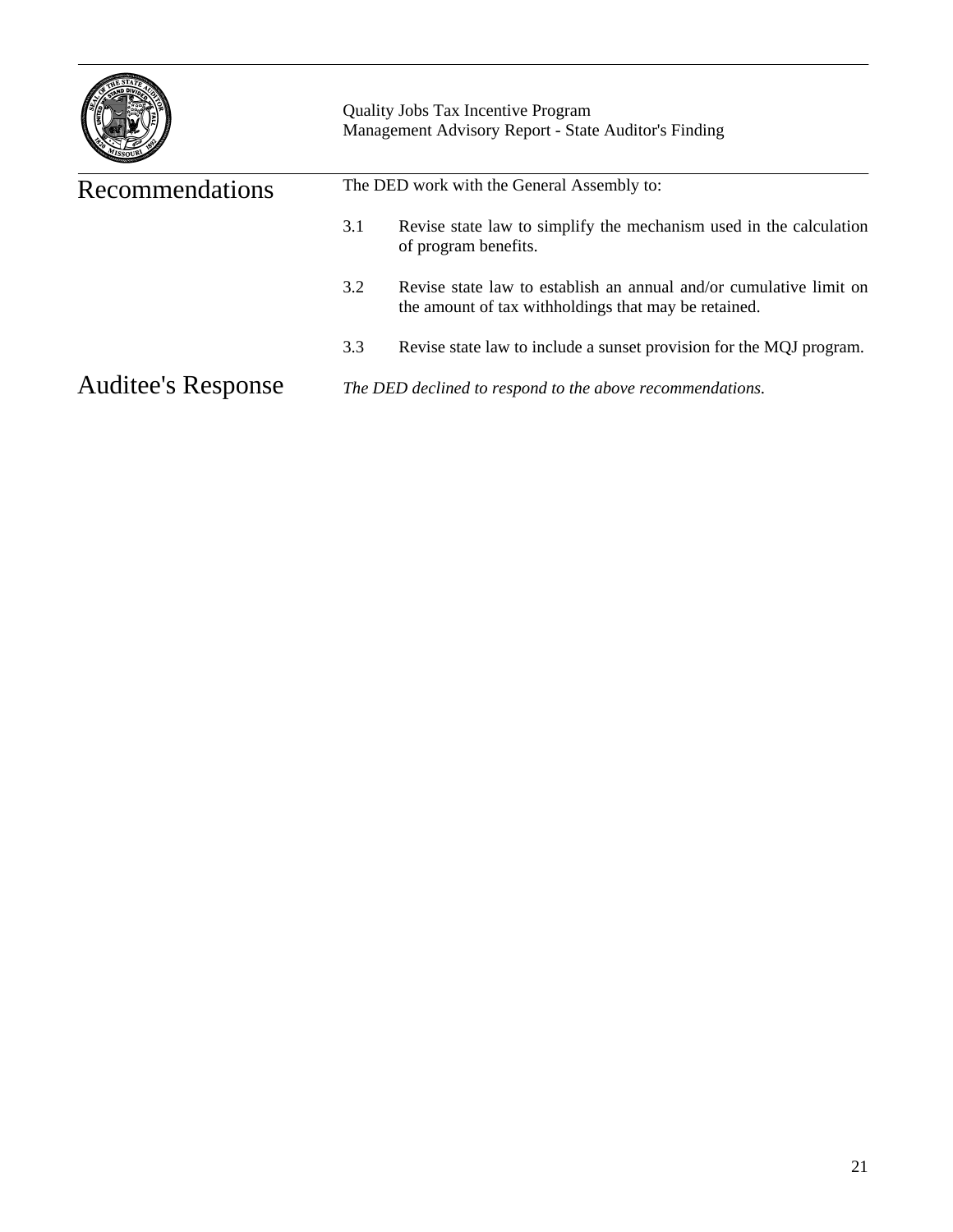## Missouri Quality Jobs Tax Incentive Activity

The following table lists the Missouri Quality Jobs tax incentives authorized, issued, and redeemed through June 30, 2011, per the tax credit activity report. Amounts shown as issued and redeemed include withholdings retained, and tax credits issued and redeemed.

|                    | Amount Authorized for 5 |                      |                        |
|--------------------|-------------------------|----------------------|------------------------|
| <b>Fiscal Year</b> | year period             | <b>Amount Issued</b> | <b>Amount Redeemed</b> |
| 2006               | \$<br>6,497,013         | $_{0}$               | 0                      |
| 2007               | 51,688,243              | 1,715,530            | 1,715,530              |
| 2008               | 76,476,912              | 3,744,069            | 2,805,251              |
| 2009               | 81,717,502              | 11,348,054           | 6,203,572              |
| 2010               | 57,057,508              | 14,863,017           | 14,238,179             |
| 2011               | 59,914,412              | 28,099,496           | 27,936,799             |
| Totals             | 333, 351, 590           | 59,770,166           | 52,899,331             |

Source: *Report on Missouri Tax Credits Administered by the Department of Economic Development* 

The following table lists the Missouri Quality Jobs tax credits issued and the withholdings retained through December 31, 2011, per the Missouri Quality Jobs annual reports.

|               | <b>Actual Tax Credits</b> | <b>Actual Withholdings</b> | <b>Total Tax</b> | Actual Jobs         |
|---------------|---------------------------|----------------------------|------------------|---------------------|
| Calendar Year | Issued                    | Retained                   | Incentives       | Create <sup>1</sup> |
| 2008          | 2,449,893                 | 6,943,422                  | 9,393,315        | 3,405               |
| 2009          | 4,064,312                 | 10,499,548                 | 14,563,860       | 2,836               |
| 2010          | 8,284,454                 | 20,896,513                 | 29,180,967       | 1,548               |
| 2011          | 11,092,000                | 12,756,121                 | 23,848,121       | 459                 |
| Totals        | 25,890,659                | 51,095,604                 | 76,986,263       | 8,248               |

<sup>1</sup> Includes 7,176 jobs created and 1,072 jobs retained.

Source: SAO analyses of the Missouri Quality Jobs annual reports for calendar years 2011, 2010, 2009, 2008, 2007, and 2006. Data on actual credits issued, withholdings retained, and jobs created was not presented in the annual reports until 2008. The 2008 report included cumulative data from previous years.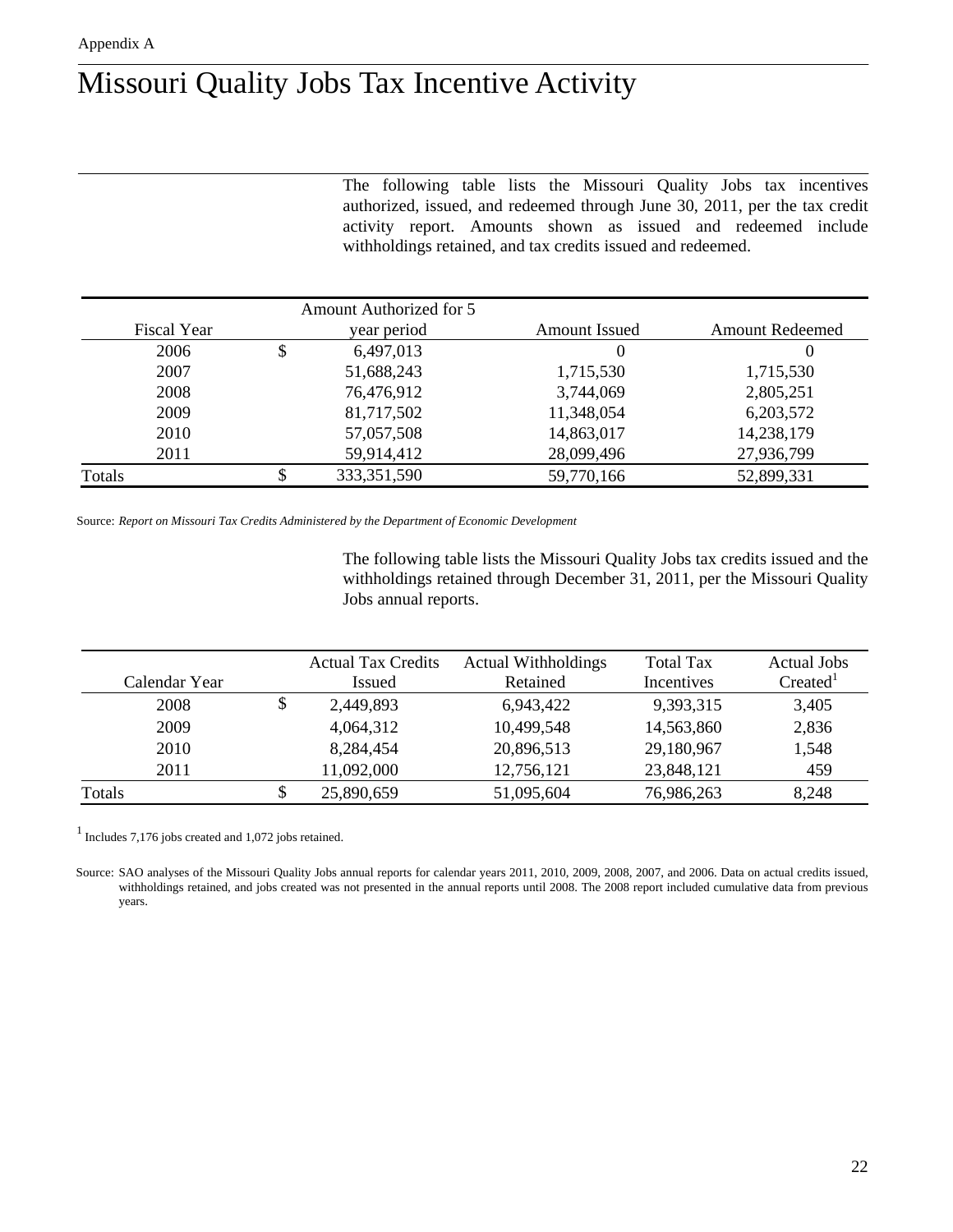## Tax Credit Redemptions

The following table shows redeemed tax credits for fiscal years 2008 through 2011 for all state tax credit programs. We did not audit the information.

#### **Tax Credit Redemptions by Program**

|                                                     | Year Ended June 30, |                  |                  |                  |
|-----------------------------------------------------|---------------------|------------------|------------------|------------------|
| Program                                             | 2008                | 2009             | 2010             | 2011             |
| Adoption (Special Needs)<br>\$                      | 3,095,525           | 2,222,415        | 1,894,187        | 1,346,454        |
| <b>Affordable Housing Assistance</b>                | 11,392,907          | 9,917,951        | 11,647,956       | 4,880,797        |
| <b>Agricultural Product Utilization Contributor</b> | 1,207,849           | 145,162          | 114,674          | 466,048          |
| Alternative Fuel Vehicle Refueling Property         | n/a                 | $\overline{0}$   | 0                | 23,365           |
| <b>Bank Franchise</b>                               | 2,137,560           | 2,710,300        | 2,013,584        | 4,233,673        |
| Bank Tax Credit for S Corporation Shareholders      | 1,149,975           | 1,862,266        | 1,823,612        | 2,787,708        |
| <b>Brownfield Jobs/Investment</b>                   | 1,726,005           | 1,965,406        | 1,650,222        | 1,620,384        |
| <b>Brownfield Redevelopment</b>                     | 26,493,252          | 29,194,789       | 17,590,273       | 11,432,109       |
| Business Use Incentives for Large-Scale             | 4,975,510           | 7,074,994        | 8,306,413        | 10,976,914       |
| Development (BUILD)                                 |                     |                  |                  |                  |
| <b>Business Facility</b>                            | 2,815,251           | 5,896,798        | 2,883,729        | 5,682,965        |
| Cellulose Castings <sup>1</sup>                     | n/a                 | n/a              | n/a              | n/a              |
| <b>Certified Capital Business</b>                   | 9,874,295           | 4,754,869        | 495,459          | 586,135          |
| Charcoal Producers <sup>1</sup>                     | 106,952             | 134,663          | 14,642           | 521,380          |
| Children in Crisis                                  | 306,146             | 403,291          | 420,857          | 587,137          |
| <b>Community Development Corporation</b>            | 11,990              | 990              | 5,915            | 22,703           |
| Development                                         | 696,889             | 966,216          | 1,589,618        | 1,001,142        |
| <b>Disabled Access</b>                              | 28,922              | 17,206           | 12,526           | 26,273           |
| Distressed Areas Land Assemblage                    | $\boldsymbol{0}$    | $\boldsymbol{0}$ | 6,731,635        | 13,534,347       |
| <b>Domestic Violence</b>                            | 750,714             | 612,456          | 789,233          | 757,609          |
| Dry Fire Hydrant                                    | 742                 | 11,133           | 2,634            | 7,715            |
| <b>Enhanced Enterprise Zone</b>                     | 756,006             | 1,454,319        | 2,916,392        | 4,000,689        |
| <b>Enterprise Zone</b>                              | 13,832,974          | 6,719,004        | 1,505,589        | 1,130,301        |
| Examination Fees and Other Fees <sup>2,3</sup>      | 2,686,591           | 4,322,410        | 5,227,134        | 4,974,981        |
| <b>Family Development Account</b>                   | 8,749               | $\boldsymbol{0}$ | 3,000            | 25,000           |
| Family Farms Act                                    | 33,818              | 88,137           | 104,798          | 49,825           |
| <b>Film Production</b>                              | 1,920,709           | 970,673          | 1,925,158        | 1,563,218        |
| Food Pantry                                         | 243,711             | 459,810          | 793,734          | 1,081,076        |
| <b>Guarantee Fee</b>                                | 39,694              | 30,812           | n/a              | n/a              |
| <b>Health Care Access Fund</b>                      | $\boldsymbol{0}$    | $\boldsymbol{0}$ | $\boldsymbol{0}$ | $\boldsymbol{0}$ |
| <b>Historic Preservation</b>                        | 140,111,002         | 186,426,164      | 107,973,542      | 107,767,393      |
| <b>Homestead Preservation</b>                       | 1,030,621           | 94,337           | 2,478,624        | 773,465          |
| Life and Health Guarantee Association <sup>2</sup>  | 0                   | 0                | $\theta$         | 3,260,829        |
| Low Income Housing                                  | 98,305,085          | 105,967,104      | 142, 141, 458    | 143,055,387      |
| <b>Maternity Home</b>                               | 983,153             | 842,674          | 762,701          | 726,355          |
| <b>MDFB Bond Guarantee</b>                          | 0                   | $\theta$         | $\theta$         | $\theta$         |
| MDFB Development and Reserve                        | $\boldsymbol{0}$    | $\boldsymbol{0}$ | $\boldsymbol{0}$ | $\theta$         |